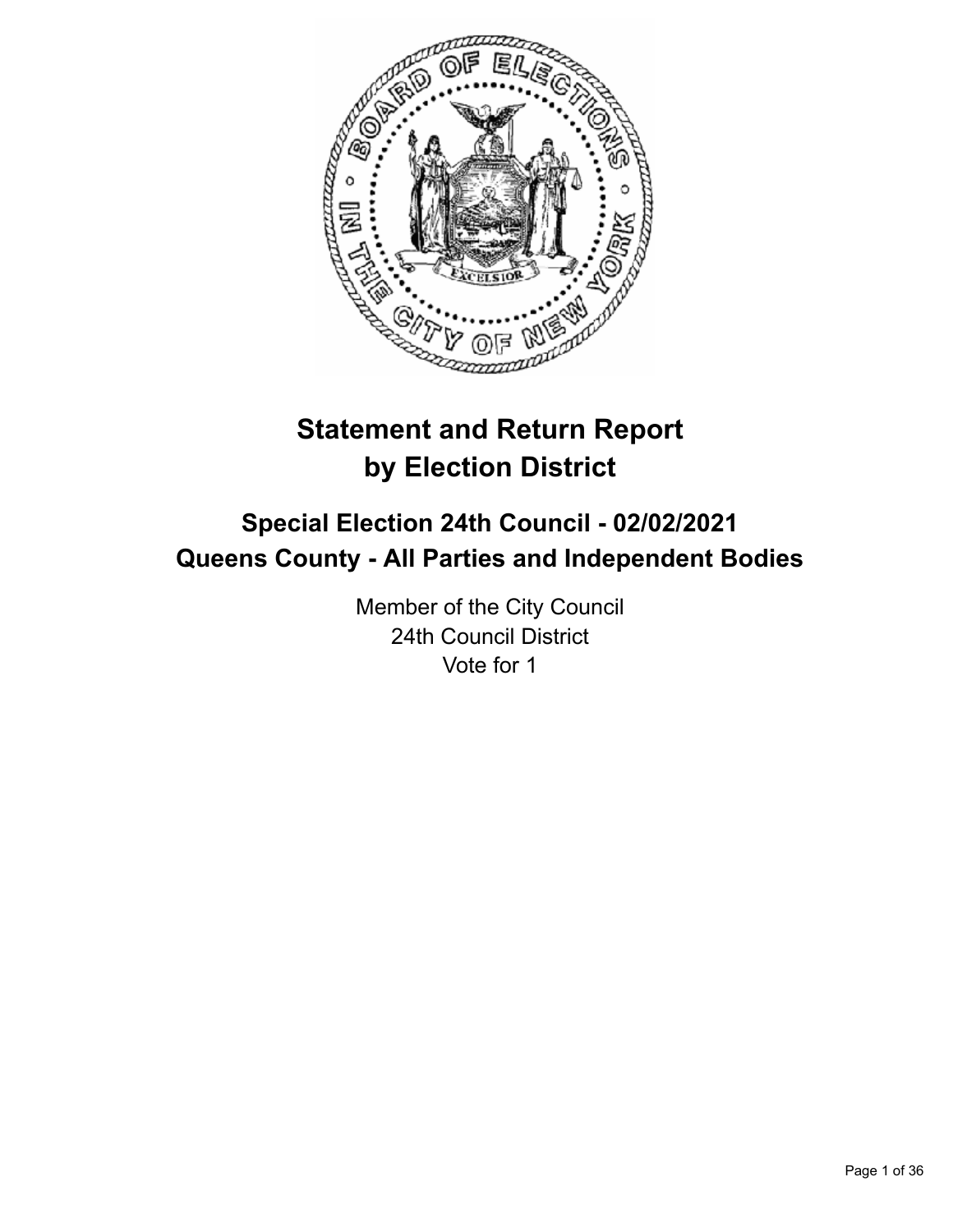

| <b>PUBLIC COUNTER</b>                                    | 139 |
|----------------------------------------------------------|-----|
| ABSENTEE / MILITARY                                      | 16  |
| <b>AFFIDAVIT</b>                                         | 1   |
| <b>Total Ballots</b>                                     | 156 |
| Less - Inapplicable Federal/Special Presidential Ballots | 0   |
| <b>Total Applicable Ballots</b>                          | 156 |
| MOUMITA AHMED (MO FOR THE PEOPLE)                        | 0   |
| DEEPTI SHARMA (A BETTER QUEENS)                          | 2   |
| DILIP NATH (YOUR VOICE MATTERS)                          | 2   |
| NEETA JAIN (COMMUNITY FIRST)                             | 4   |
| MICHAEL EARL BROWN (UNITED CITIZENS)                     | 2   |
| MUJIB U. RAHMAN (UNITY)                                  | 0   |
| JAMES F. GENNARO (QUEENS STRONG)                         | 142 |
| SOMA S. SYED (SOMA FOR QUEENS)                           | 4   |
| <b>Total Votes</b>                                       | 156 |

**034/24 COMBINED into: 015/25**

# **035/24**

| ABSENTEE / MILITARY<br><b>AFFIDAVIT</b><br><b>Total Ballots</b><br>Less - Inapplicable Federal/Special Presidential Ballots | 15<br>0<br>110<br>0<br>110 |
|-----------------------------------------------------------------------------------------------------------------------------|----------------------------|
|                                                                                                                             |                            |
|                                                                                                                             |                            |
|                                                                                                                             |                            |
|                                                                                                                             |                            |
| <b>Total Applicable Ballots</b>                                                                                             |                            |
| MOUMITA AHMED (MO FOR THE PEOPLE)                                                                                           | 21                         |
| DEEPTI SHARMA (A BETTER QUEENS)                                                                                             | 1                          |
| DILIP NATH (YOUR VOICE MATTERS)                                                                                             | 2                          |
| NEETA JAIN (COMMUNITY FIRST)                                                                                                | 3                          |
| MICHAEL EARL BROWN (UNITED CITIZENS)                                                                                        | 3                          |
| MUJIB U. RAHMAN (UNITY)                                                                                                     | 0                          |
| JAMES F. GENNARO (QUEENS STRONG)                                                                                            | 62                         |
| SOMA S. SYED (SOMA FOR QUEENS)                                                                                              | 15                         |
| UNCOUNTED WRITE-IN PER STATUTE (WRITE-IN)                                                                                   | 1                          |
| <b>Total Votes</b>                                                                                                          | 108                        |
| Unrecorded                                                                                                                  | 2                          |

**036/24 COMBINED into: 006/29**

**037/24 COMBINED into: 035/24**

**038/24 COMBINED into: 035/24**

**039/24 COMBINED into: 033/24**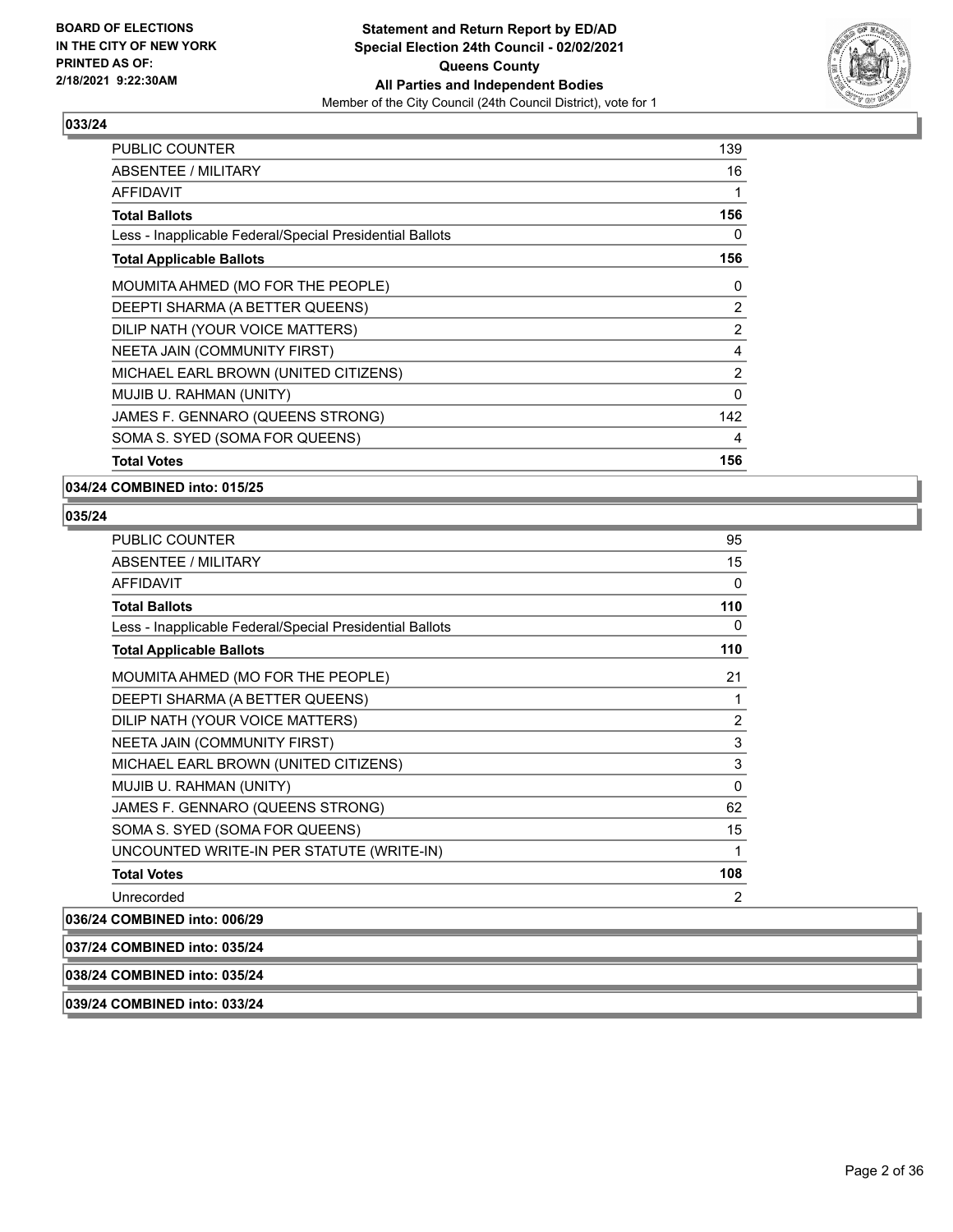

| <b>PUBLIC COUNTER</b>                                    | 102 |
|----------------------------------------------------------|-----|
| ABSENTEE / MILITARY                                      | 48  |
| AFFIDAVIT                                                | 0   |
| Total Ballots                                            | 150 |
| Less - Inapplicable Federal/Special Presidential Ballots | 0   |
| <b>Total Applicable Ballots</b>                          | 150 |
| MOUMITA AHMED (MO FOR THE PEOPLE)                        | 50  |
| DEEPTI SHARMA (A BETTER QUEENS)                          | 13  |
| DILIP NATH (YOUR VOICE MATTERS)                          | 4   |
| NEETA JAIN (COMMUNITY FIRST)                             | 5   |
| MICHAEL EARL BROWN (UNITED CITIZENS)                     | 1   |
| MUJIB U. RAHMAN (UNITY)                                  | 5   |
| JAMES F. GENNARO (QUEENS STRONG)                         | 56  |
| SOMA S. SYED (SOMA FOR QUEENS)                           | 16  |
| <b>Total Votes</b>                                       | 150 |

**041/24 COMBINED into: 043/24**

#### **042/24 COMBINED into: 055/24**

| <b>PUBLIC COUNTER</b>                                    | 99  |
|----------------------------------------------------------|-----|
| ABSENTEE / MILITARY                                      | 26  |
| <b>AFFIDAVIT</b>                                         | 2   |
| <b>Total Ballots</b>                                     | 127 |
| Less - Inapplicable Federal/Special Presidential Ballots | 0   |
| <b>Total Applicable Ballots</b>                          | 127 |
| MOUMITA AHMED (MO FOR THE PEOPLE)                        | 33  |
| DEEPTI SHARMA (A BETTER QUEENS)                          | 8   |
| DILIP NATH (YOUR VOICE MATTERS)                          | 6   |
| NEETA JAIN (COMMUNITY FIRST)                             | 8   |
| MICHAEL EARL BROWN (UNITED CITIZENS)                     | 1   |
| MUJIB U. RAHMAN (UNITY)                                  | 14  |
| JAMES F. GENNARO (QUEENS STRONG)                         | 25  |
| SOMA S. SYED (SOMA FOR QUEENS)                           | 29  |
| <b>Total Votes</b>                                       | 124 |
| Unrecorded                                               | 3   |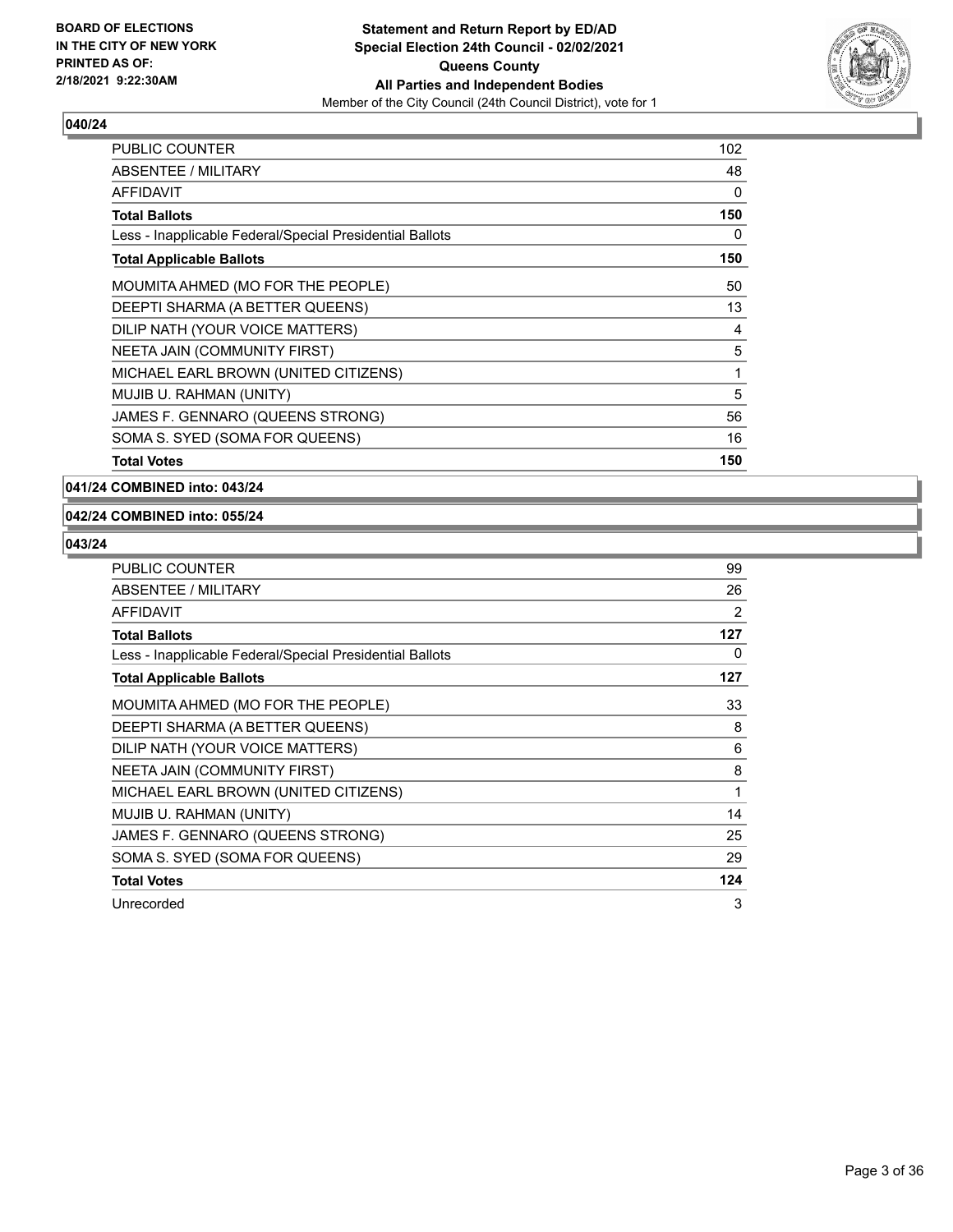

| <b>PUBLIC COUNTER</b>                                    | 70 |
|----------------------------------------------------------|----|
| ABSENTEE / MILITARY                                      | 17 |
| <b>AFFIDAVIT</b>                                         | 0  |
| <b>Total Ballots</b>                                     | 87 |
| Less - Inapplicable Federal/Special Presidential Ballots | 0  |
| <b>Total Applicable Ballots</b>                          | 87 |
| MOUMITA AHMED (MO FOR THE PEOPLE)                        | 27 |
| DEEPTI SHARMA (A BETTER QUEENS)                          | 5  |
| DILIP NATH (YOUR VOICE MATTERS)                          | 9  |
| NEETA JAIN (COMMUNITY FIRST)                             | 2  |
| MICHAEL EARL BROWN (UNITED CITIZENS)                     | 0  |
| MUJIB U. RAHMAN (UNITY)                                  | 3  |
| JAMES F. GENNARO (QUEENS STRONG)                         | 19 |
| SOMA S. SYED (SOMA FOR QUEENS)                           | 20 |
| <b>Total Votes</b>                                       | 85 |
| Unrecorded                                               | 2  |

| <b>PUBLIC COUNTER</b>                                    | 43 |
|----------------------------------------------------------|----|
| ABSENTEE / MILITARY                                      | 4  |
| AFFIDAVIT                                                | 0  |
| <b>Total Ballots</b>                                     | 47 |
| Less - Inapplicable Federal/Special Presidential Ballots | 0  |
| <b>Total Applicable Ballots</b>                          | 47 |
| MOUMITA AHMED (MO FOR THE PEOPLE)                        | 9  |
| DEEPTI SHARMA (A BETTER QUEENS)                          | 5  |
| DILIP NATH (YOUR VOICE MATTERS)                          | 2  |
| NEETA JAIN (COMMUNITY FIRST)                             | 4  |
| MICHAEL EARL BROWN (UNITED CITIZENS)                     | 2  |
| MUJIB U. RAHMAN (UNITY)                                  | 1  |
| JAMES F. GENNARO (QUEENS STRONG)                         | 22 |
| SOMA S. SYED (SOMA FOR QUEENS)                           | 2  |
| <b>Total Votes</b>                                       | 47 |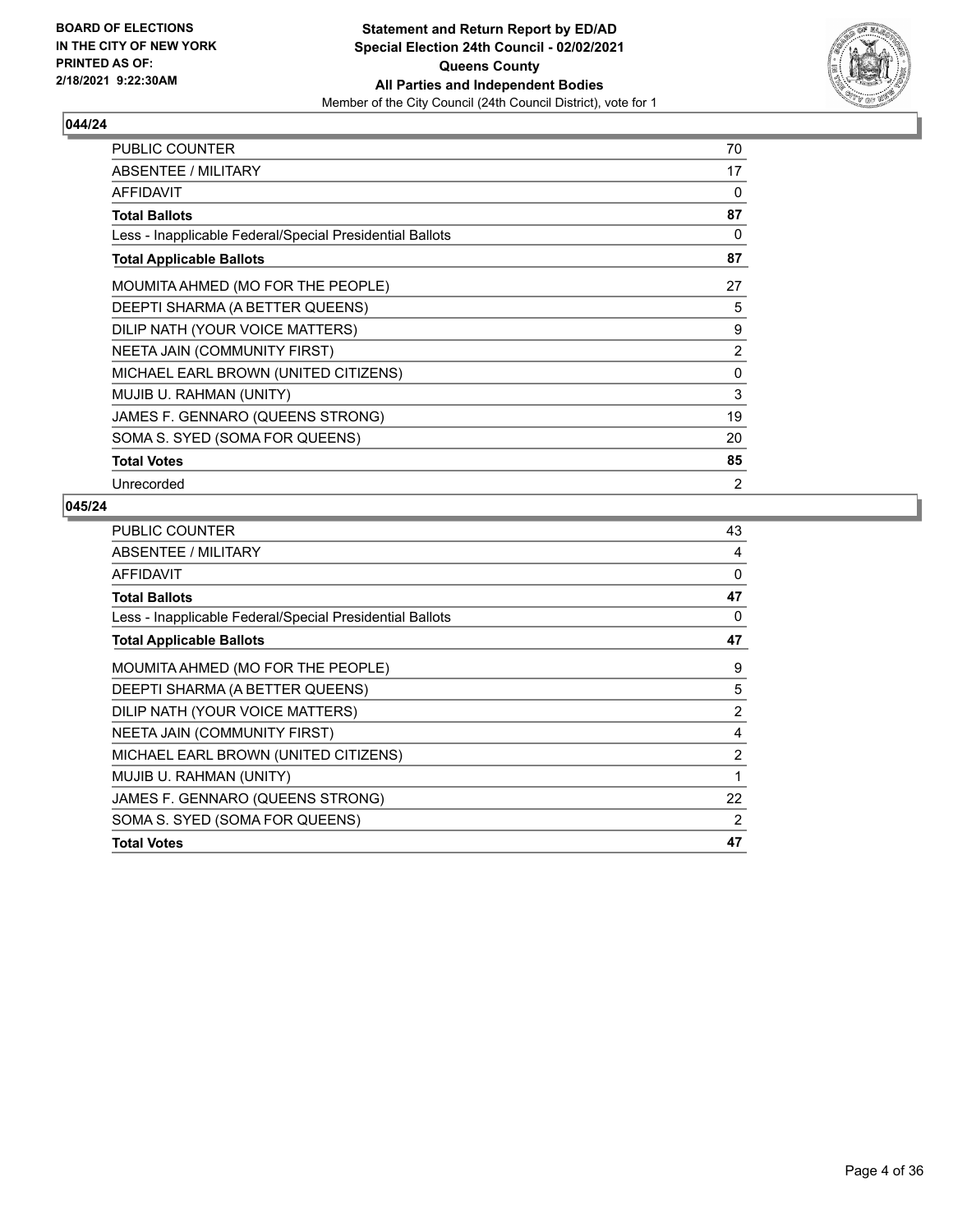

| PUBLIC COUNTER                                           | 45       |
|----------------------------------------------------------|----------|
| ABSENTEE / MILITARY                                      | 2        |
| <b>AFFIDAVIT</b>                                         | 0        |
| <b>Total Ballots</b>                                     | 47       |
| Less - Inapplicable Federal/Special Presidential Ballots | 0        |
| <b>Total Applicable Ballots</b>                          | 47       |
| MOUMITA AHMED (MO FOR THE PEOPLE)                        | 22       |
| DEEPTI SHARMA (A BETTER QUEENS)                          |          |
| DILIP NATH (YOUR VOICE MATTERS)                          | $\Omega$ |
| NEETA JAIN (COMMUNITY FIRST)                             | 2        |
| MICHAEL EARL BROWN (UNITED CITIZENS)                     | 0        |
| MUJIB U. RAHMAN (UNITY)                                  | 1        |
| JAMES F. GENNARO (QUEENS STRONG)                         | 14       |
| SOMA S. SYED (SOMA FOR QUEENS)                           | 6        |
| <b>Total Votes</b>                                       | 46       |
| Unrecorded                                               | 1        |

| <b>PUBLIC COUNTER</b>                                    | 32          |
|----------------------------------------------------------|-------------|
| <b>ABSENTEE / MILITARY</b>                               | 11          |
| <b>AFFIDAVIT</b>                                         | $\Omega$    |
| <b>Total Ballots</b>                                     | 43          |
| Less - Inapplicable Federal/Special Presidential Ballots | 0           |
| <b>Total Applicable Ballots</b>                          | 43          |
| MOUMITA AHMED (MO FOR THE PEOPLE)                        | 15          |
| DEEPTI SHARMA (A BETTER QUEENS)                          | 2           |
| DILIP NATH (YOUR VOICE MATTERS)                          | 2           |
| NEETA JAIN (COMMUNITY FIRST)                             | 1           |
| MICHAEL EARL BROWN (UNITED CITIZENS)                     | 0           |
| MUJIB U. RAHMAN (UNITY)                                  | $\mathbf 1$ |
| JAMES F. GENNARO (QUEENS STRONG)                         | 18          |
| SOMA S. SYED (SOMA FOR QUEENS)                           | 2           |
| <b>Total Votes</b>                                       | 41          |
| Unrecorded                                               | 2           |
| 048/24 COMBINED into: 011/32                             |             |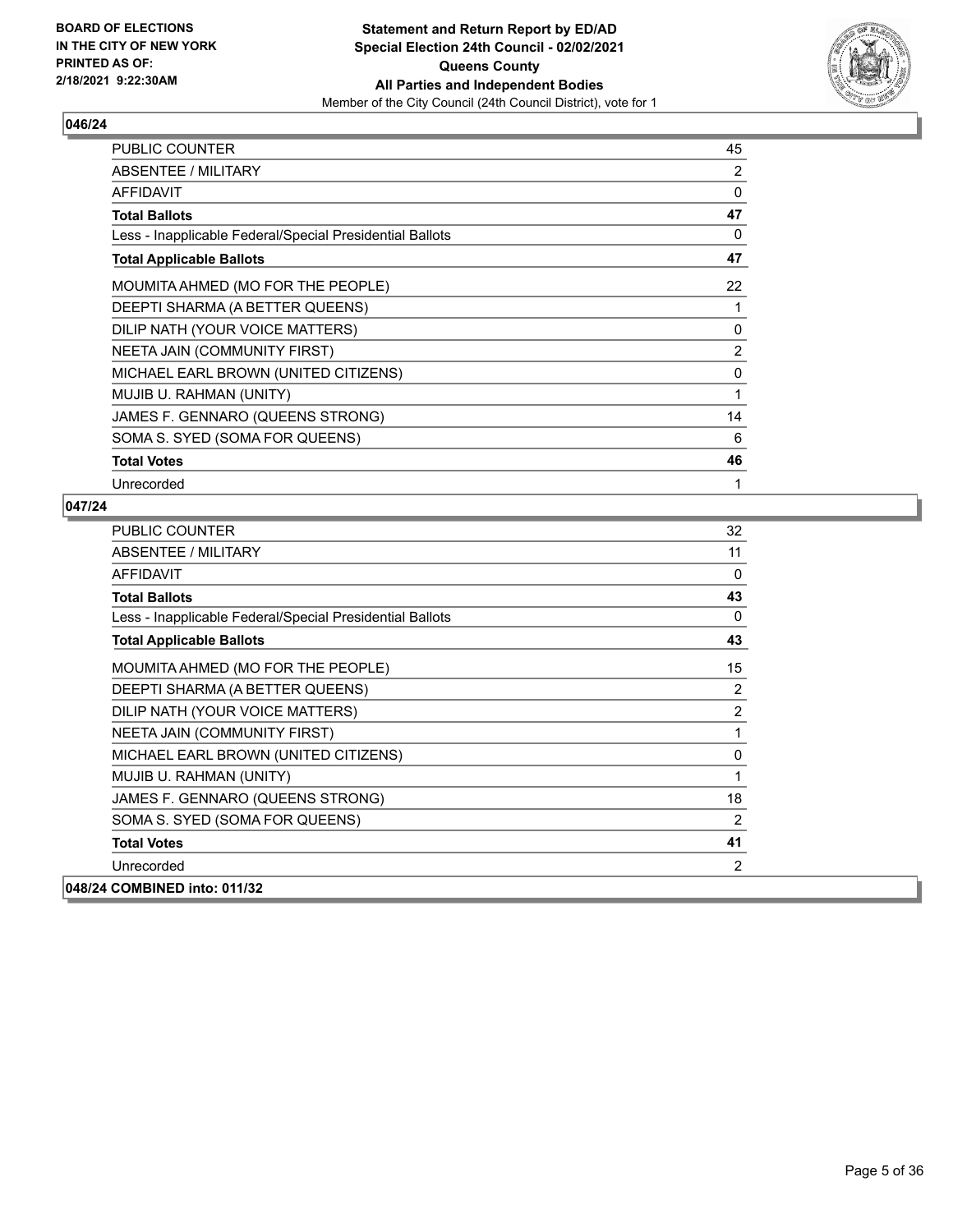

| PUBLIC COUNTER                                           | 85             |
|----------------------------------------------------------|----------------|
| ABSENTEE / MILITARY                                      | 15             |
| AFFIDAVIT                                                | 0              |
| <b>Total Ballots</b>                                     | 100            |
| Less - Inapplicable Federal/Special Presidential Ballots | 0              |
| <b>Total Applicable Ballots</b>                          | 100            |
| MOUMITA AHMED (MO FOR THE PEOPLE)                        | 19             |
| DEEPTI SHARMA (A BETTER QUEENS)                          | 10             |
| DILIP NATH (YOUR VOICE MATTERS)                          | 8              |
| NEETA JAIN (COMMUNITY FIRST)                             | 6              |
| MICHAEL EARL BROWN (UNITED CITIZENS)                     | $\overline{2}$ |
| MUJIB U. RAHMAN (UNITY)                                  | $\Omega$       |
| JAMES F. GENNARO (QUEENS STRONG)                         | 43             |
| SOMA S. SYED (SOMA FOR QUEENS)                           | 11             |
| <b>Total Votes</b>                                       | 99             |
| Unrecorded                                               | 1              |

| <b>PUBLIC COUNTER</b>                                    | 36 |
|----------------------------------------------------------|----|
| ABSENTEE / MILITARY                                      | 4  |
| AFFIDAVIT                                                | 0  |
| <b>Total Ballots</b>                                     | 40 |
| Less - Inapplicable Federal/Special Presidential Ballots | 0  |
| <b>Total Applicable Ballots</b>                          | 40 |
| MOUMITA AHMED (MO FOR THE PEOPLE)                        | 13 |
| DEEPTI SHARMA (A BETTER QUEENS)                          | 3  |
| DILIP NATH (YOUR VOICE MATTERS)                          | 1  |
| NEETA JAIN (COMMUNITY FIRST)                             | 1  |
| MICHAEL EARL BROWN (UNITED CITIZENS)                     | 0  |
| MUJIB U. RAHMAN (UNITY)                                  | 0  |
| JAMES F. GENNARO (QUEENS STRONG)                         | 17 |
| SOMA S. SYED (SOMA FOR QUEENS)                           | 5  |
| <b>Total Votes</b>                                       | 40 |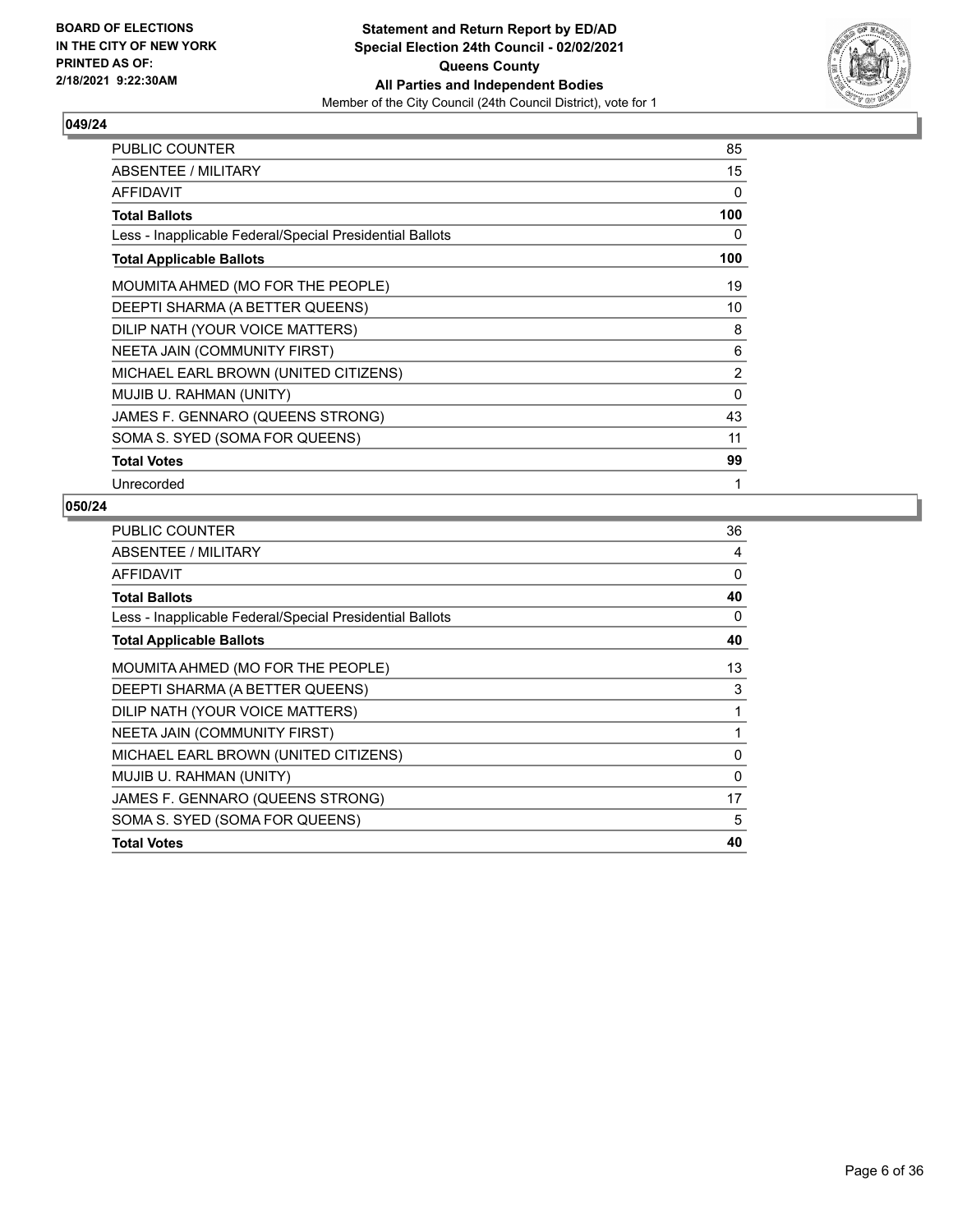

| PUBLIC COUNTER                                           | 62             |
|----------------------------------------------------------|----------------|
| <b>ABSENTEE / MILITARY</b>                               | 5              |
| <b>AFFIDAVIT</b>                                         | 0              |
| <b>Total Ballots</b>                                     | 67             |
| Less - Inapplicable Federal/Special Presidential Ballots | 0              |
| <b>Total Applicable Ballots</b>                          | 67             |
| MOUMITA AHMED (MO FOR THE PEOPLE)                        | 18             |
| DEEPTI SHARMA (A BETTER QUEENS)                          | 2              |
| DILIP NATH (YOUR VOICE MATTERS)                          | $\mathbf{0}$   |
| NEETA JAIN (COMMUNITY FIRST)                             | $\overline{2}$ |
| MICHAEL EARL BROWN (UNITED CITIZENS)                     | 0              |
| MUJIB U. RAHMAN (UNITY)                                  | 1              |
| JAMES F. GENNARO (QUEENS STRONG)                         | 18             |
| SOMA S. SYED (SOMA FOR QUEENS)                           | 24             |
| <b>Total Votes</b>                                       | 65             |
| Unrecorded                                               | 2              |

| <b>PUBLIC COUNTER</b>                                    | 106      |
|----------------------------------------------------------|----------|
| ABSENTEE / MILITARY                                      | 34       |
| AFFIDAVIT                                                | $\Omega$ |
| <b>Total Ballots</b>                                     | 140      |
| Less - Inapplicable Federal/Special Presidential Ballots | 0        |
| <b>Total Applicable Ballots</b>                          | 140      |
| MOUMITA AHMED (MO FOR THE PEOPLE)                        | 44       |
| DEEPTI SHARMA (A BETTER QUEENS)                          | 6        |
| DILIP NATH (YOUR VOICE MATTERS)                          | 10       |
| NEETA JAIN (COMMUNITY FIRST)                             | 5        |
| MICHAEL EARL BROWN (UNITED CITIZENS)                     | 1        |
| MUJIB U. RAHMAN (UNITY)                                  | 16       |
| JAMES F. GENNARO (QUEENS STRONG)                         | 29       |
| SOMA S. SYED (SOMA FOR QUEENS)                           | 26       |
| <b>Total Votes</b>                                       | 137      |
| Unrecorded                                               | 3        |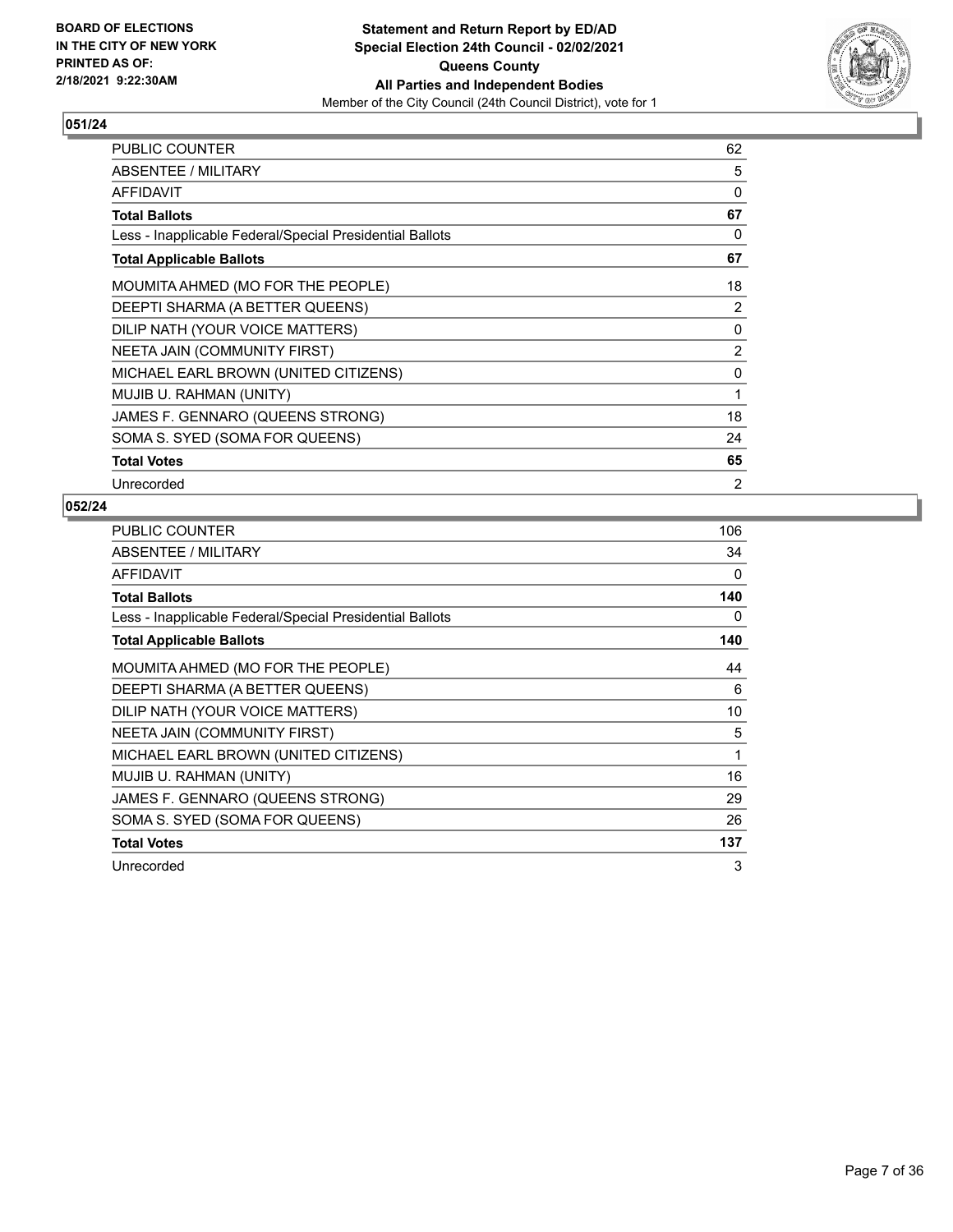

| PUBLIC COUNTER                                           | 65 |
|----------------------------------------------------------|----|
| ABSENTEE / MILITARY                                      | 24 |
| <b>AFFIDAVIT</b>                                         | 2  |
| <b>Total Ballots</b>                                     | 91 |
| Less - Inapplicable Federal/Special Presidential Ballots | 0  |
| <b>Total Applicable Ballots</b>                          | 91 |
| MOUMITA AHMED (MO FOR THE PEOPLE)                        | 27 |
| DEEPTI SHARMA (A BETTER QUEENS)                          | 10 |
| DILIP NATH (YOUR VOICE MATTERS)                          | 0  |
| NEETA JAIN (COMMUNITY FIRST)                             | 5  |
| MICHAEL EARL BROWN (UNITED CITIZENS)                     | 1  |
| MUJIB U. RAHMAN (UNITY)                                  | 16 |
| JAMES F. GENNARO (QUEENS STRONG)                         | 16 |
| SOMA S. SYED (SOMA FOR QUEENS)                           | 13 |
| <b>Total Votes</b>                                       | 88 |
| Unrecorded                                               | 3  |

| PUBLIC COUNTER                                           | 71 |
|----------------------------------------------------------|----|
| ABSENTEE / MILITARY                                      | 24 |
| <b>AFFIDAVIT</b>                                         | 1  |
| <b>Total Ballots</b>                                     | 96 |
| Less - Inapplicable Federal/Special Presidential Ballots | 0  |
| <b>Total Applicable Ballots</b>                          | 96 |
| MOUMITA AHMED (MO FOR THE PEOPLE)                        | 40 |
| DEEPTI SHARMA (A BETTER QUEENS)                          | 2  |
| DILIP NATH (YOUR VOICE MATTERS)                          | 10 |
| NEETA JAIN (COMMUNITY FIRST)                             | 7  |
| MICHAEL EARL BROWN (UNITED CITIZENS)                     | 0  |
| MUJIB U. RAHMAN (UNITY)                                  | 6  |
| JAMES F. GENNARO (QUEENS STRONG)                         | 11 |
| SOMA S. SYED (SOMA FOR QUEENS)                           | 15 |
| <b>Total Votes</b>                                       | 91 |
| Unrecorded                                               | 5  |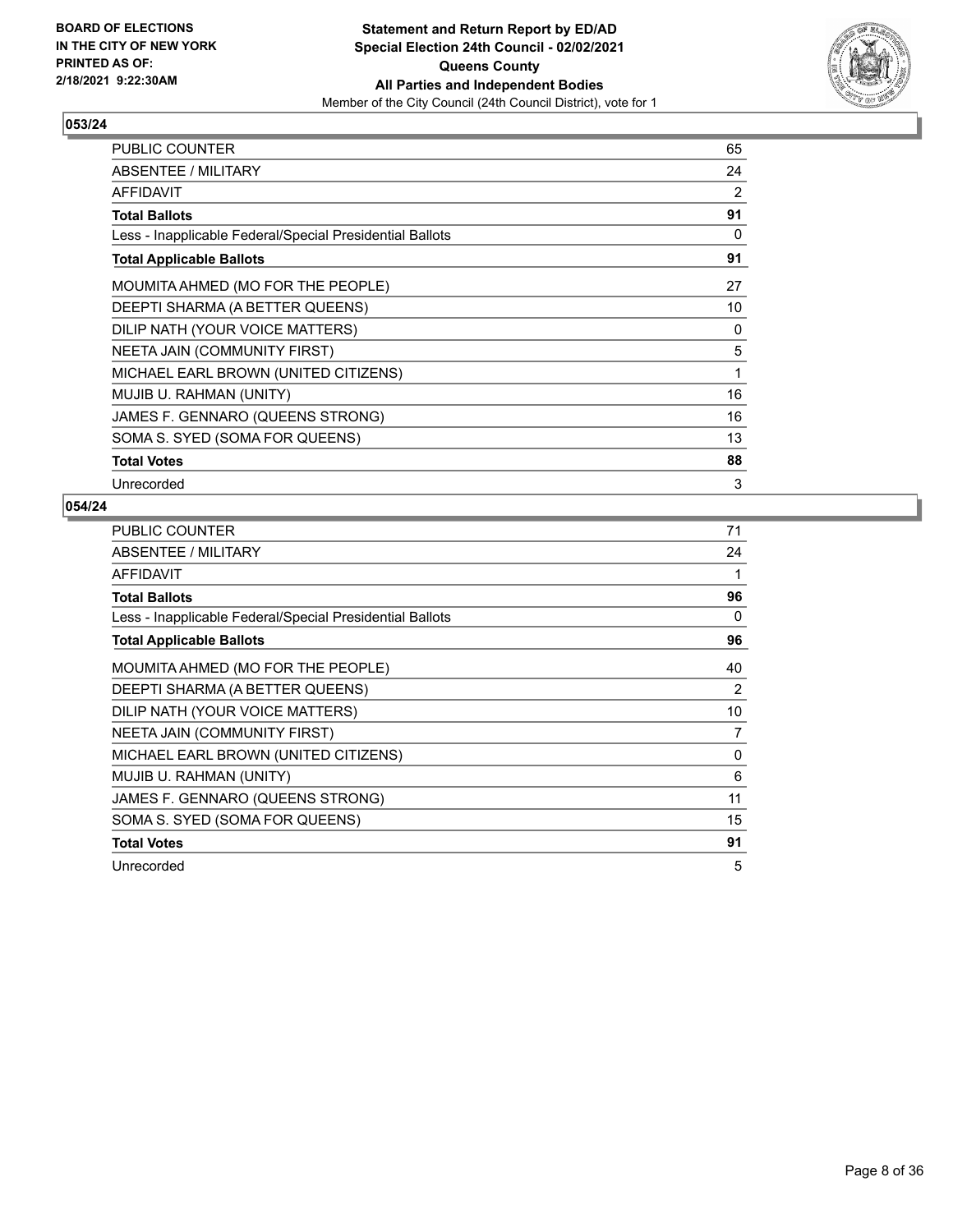

| <b>PUBLIC COUNTER</b>                                    | 111               |
|----------------------------------------------------------|-------------------|
| ABSENTEE / MILITARY                                      | 25                |
| <b>AFFIDAVIT</b>                                         | 0                 |
| <b>Total Ballots</b>                                     | 136               |
| Less - Inapplicable Federal/Special Presidential Ballots | 0                 |
| <b>Total Applicable Ballots</b>                          | 136               |
| MOUMITA AHMED (MO FOR THE PEOPLE)                        | 51                |
| DEEPTI SHARMA (A BETTER QUEENS)                          | 4                 |
| DILIP NATH (YOUR VOICE MATTERS)                          | 21                |
| <b>NEETA JAIN (COMMUNITY FIRST)</b>                      | 0                 |
| MICHAEL EARL BROWN (UNITED CITIZENS)                     | 1                 |
| MUJIB U. RAHMAN (UNITY)                                  | $12 \overline{ }$ |
| JAMES F. GENNARO (QUEENS STRONG)                         | 11                |
| SOMA S. SYED (SOMA FOR QUEENS)                           | 30                |
| <b>Total Votes</b>                                       | 130               |
| Unrecorded                                               | 6                 |

#### **056/24 COMBINED into: 040/24**

#### **060/24 COMBINED into: 011/32**

#### **062/24 COMBINED into: 052/24**

| <b>PUBLIC COUNTER</b>                                    | 35             |
|----------------------------------------------------------|----------------|
| <b>ABSENTEE / MILITARY</b>                               | $\overline{2}$ |
| <b>AFFIDAVIT</b>                                         | 1              |
| <b>Total Ballots</b>                                     | 38             |
| Less - Inapplicable Federal/Special Presidential Ballots | $\Omega$       |
| <b>Total Applicable Ballots</b>                          | 38             |
| MOUMITA AHMED (MO FOR THE PEOPLE)                        | $\overline{7}$ |
| DEEPTI SHARMA (A BETTER QUEENS)                          | 0              |
| DILIP NATH (YOUR VOICE MATTERS)                          | 1              |
| NEETA JAIN (COMMUNITY FIRST)                             |                |
| MICHAEL EARL BROWN (UNITED CITIZENS)                     | 0              |
| MUJIB U. RAHMAN (UNITY)                                  | $\overline{4}$ |
| JAMES F. GENNARO (QUEENS STRONG)                         | 12             |
| SOMA S. SYED (SOMA FOR QUEENS)                           | 13             |
| <b>Total Votes</b>                                       | 38             |
| 078/24 COMBINED into: 012/27                             |                |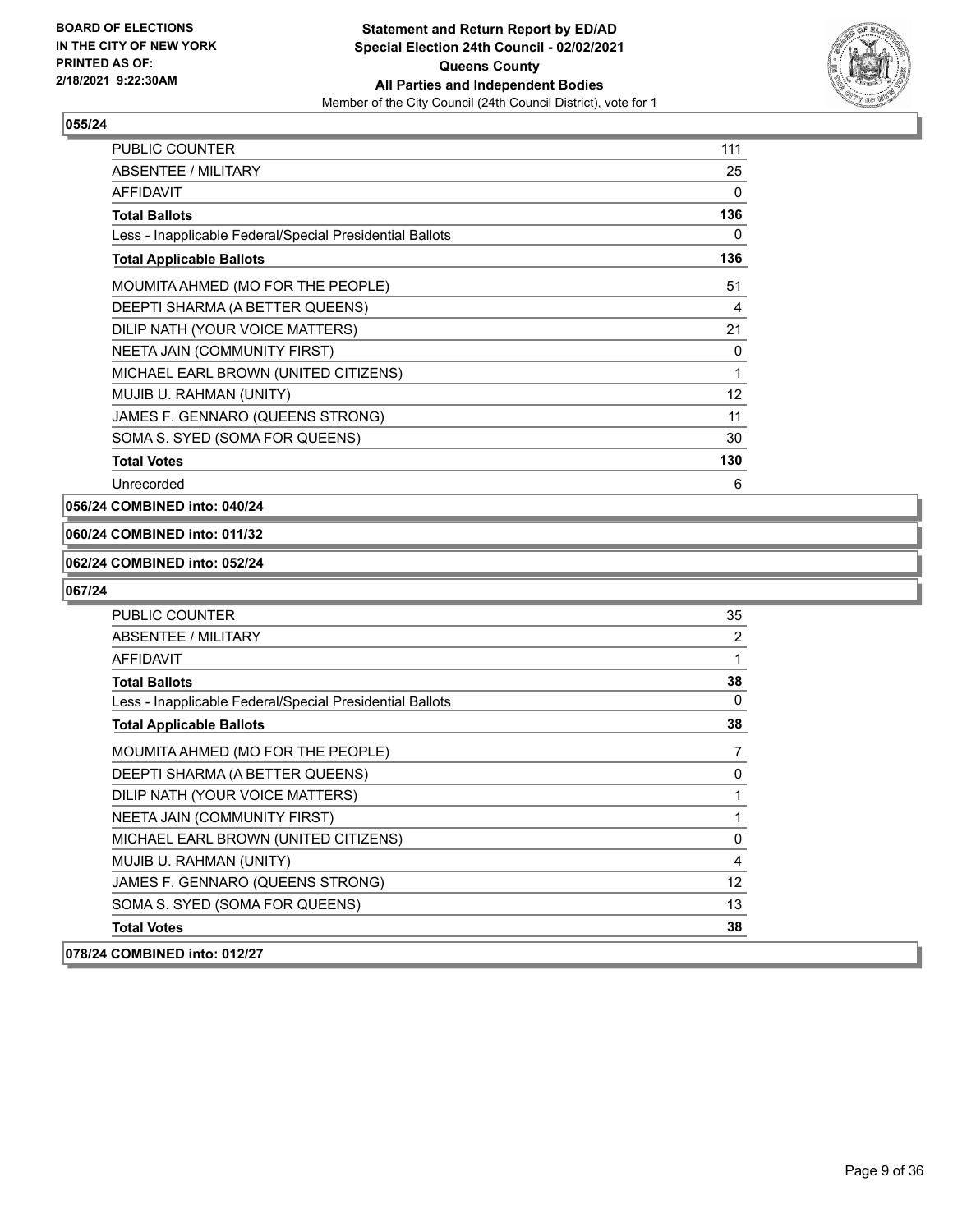

| PUBLIC COUNTER                                           | 52       |
|----------------------------------------------------------|----------|
| ABSENTEE / MILITARY                                      | 10       |
| AFFIDAVIT                                                | 2        |
| <b>Total Ballots</b>                                     | 64       |
| Less - Inapplicable Federal/Special Presidential Ballots | $\Omega$ |
| <b>Total Applicable Ballots</b>                          | 64       |
| MOUMITA AHMED (MO FOR THE PEOPLE)                        | 9        |
| DEEPTI SHARMA (A BETTER QUEENS)                          | 2        |
| DILIP NATH (YOUR VOICE MATTERS)                          | 4        |
| NEETA JAIN (COMMUNITY FIRST)                             | 1        |
| MICHAEL EARL BROWN (UNITED CITIZENS)                     | $\Omega$ |
| MUJIB U. RAHMAN (UNITY)                                  | 8        |
| JAMES F. GENNARO (QUEENS STRONG)                         | 31       |
| SOMA S. SYED (SOMA FOR QUEENS)                           | 7        |
| DONALD J. TRUMP (WRITE-IN)                               | 2        |
| <b>Total Votes</b>                                       | 64       |
| 086/24 COMBINED into: 013/27                             |          |

**090/24 COMBINED into: 040/24**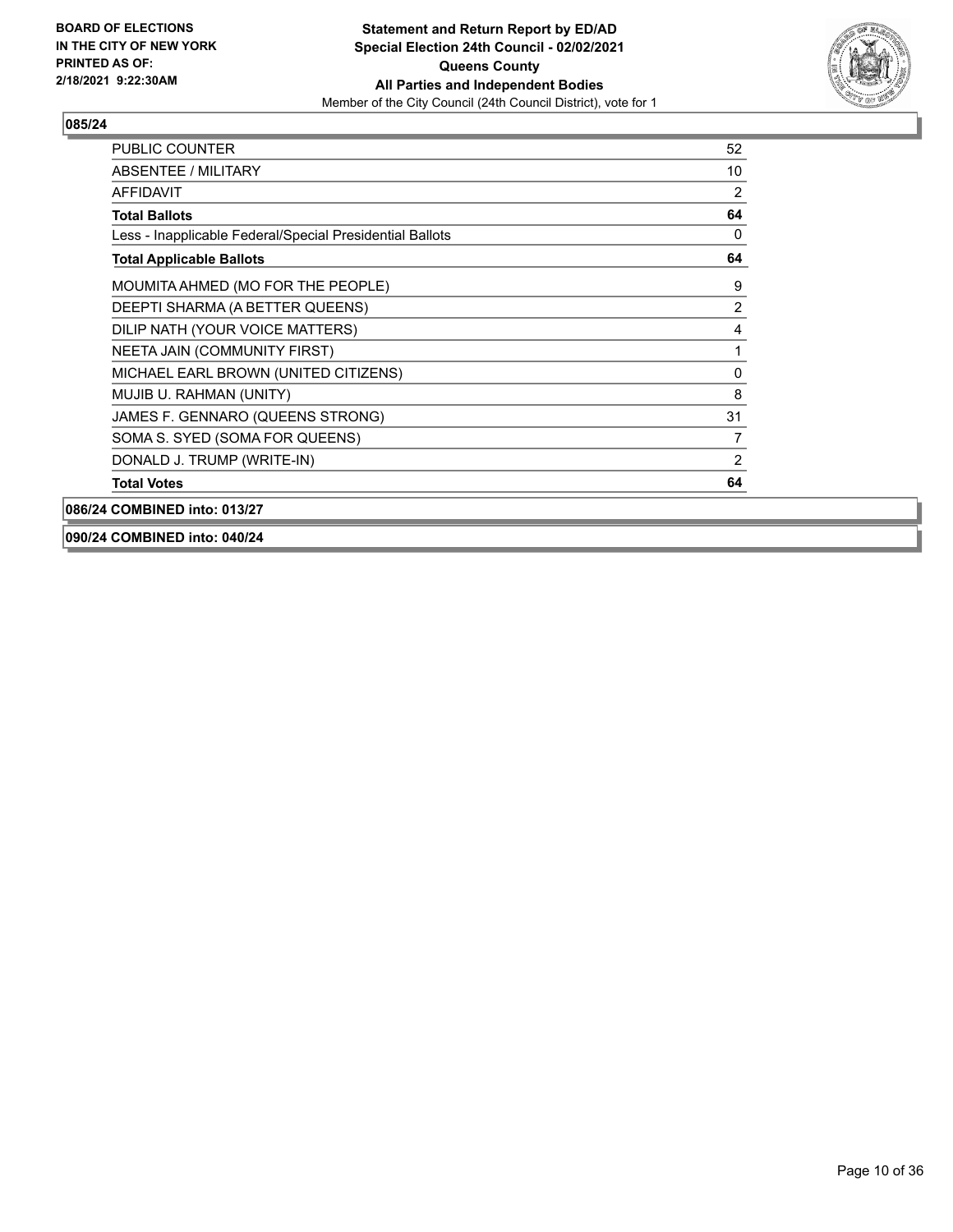

| <b>PUBLIC COUNTER</b>                                    | 81 |
|----------------------------------------------------------|----|
| <b>ABSENTEE / MILITARY</b>                               | 12 |
| AFFIDAVIT                                                | 2  |
| <b>Total Ballots</b>                                     | 95 |
| Less - Inapplicable Federal/Special Presidential Ballots | 0  |
| <b>Total Applicable Ballots</b>                          | 95 |
| MOUMITA AHMED (MO FOR THE PEOPLE)                        | 16 |
| DEEPTI SHARMA (A BETTER QUEENS)                          | 4  |
| DILIP NATH (YOUR VOICE MATTERS)                          | 3  |
| NEETA JAIN (COMMUNITY FIRST)                             | 8  |
| MICHAEL EARL BROWN (UNITED CITIZENS)                     | 0  |
| MUJIB U. RAHMAN (UNITY)                                  | 7  |
| JAMES F. GENNARO (QUEENS STRONG)                         | 56 |
| SOMA S. SYED (SOMA FOR QUEENS)                           | 1  |
| <b>Total Votes</b>                                       | 95 |

**002/25 COMBINED into: 049/24**

# **003/25**

| <b>PUBLIC COUNTER</b>                                    | 49       |
|----------------------------------------------------------|----------|
| ABSENTEE / MILITARY                                      | 9        |
| AFFIDAVIT                                                | 0        |
| <b>Total Ballots</b>                                     | 58       |
| Less - Inapplicable Federal/Special Presidential Ballots | $\Omega$ |
| <b>Total Applicable Ballots</b>                          | 58       |
| MOUMITA AHMED (MO FOR THE PEOPLE)                        | 9        |
| DEEPTI SHARMA (A BETTER QUEENS)                          | 4        |
| DILIP NATH (YOUR VOICE MATTERS)                          | 5        |
| NEETA JAIN (COMMUNITY FIRST)                             | 8        |
| MICHAEL EARL BROWN (UNITED CITIZENS)                     | 1        |
| MUJIB U. RAHMAN (UNITY)                                  | 4        |
| JAMES F. GENNARO (QUEENS STRONG)                         | 24       |
| SOMA S. SYED (SOMA FOR QUEENS)                           | 3        |
| <b>Total Votes</b>                                       | 58       |
| 004/25 COMBINED into: 001/25                             |          |

**005/25 COMBINED into: 003/25**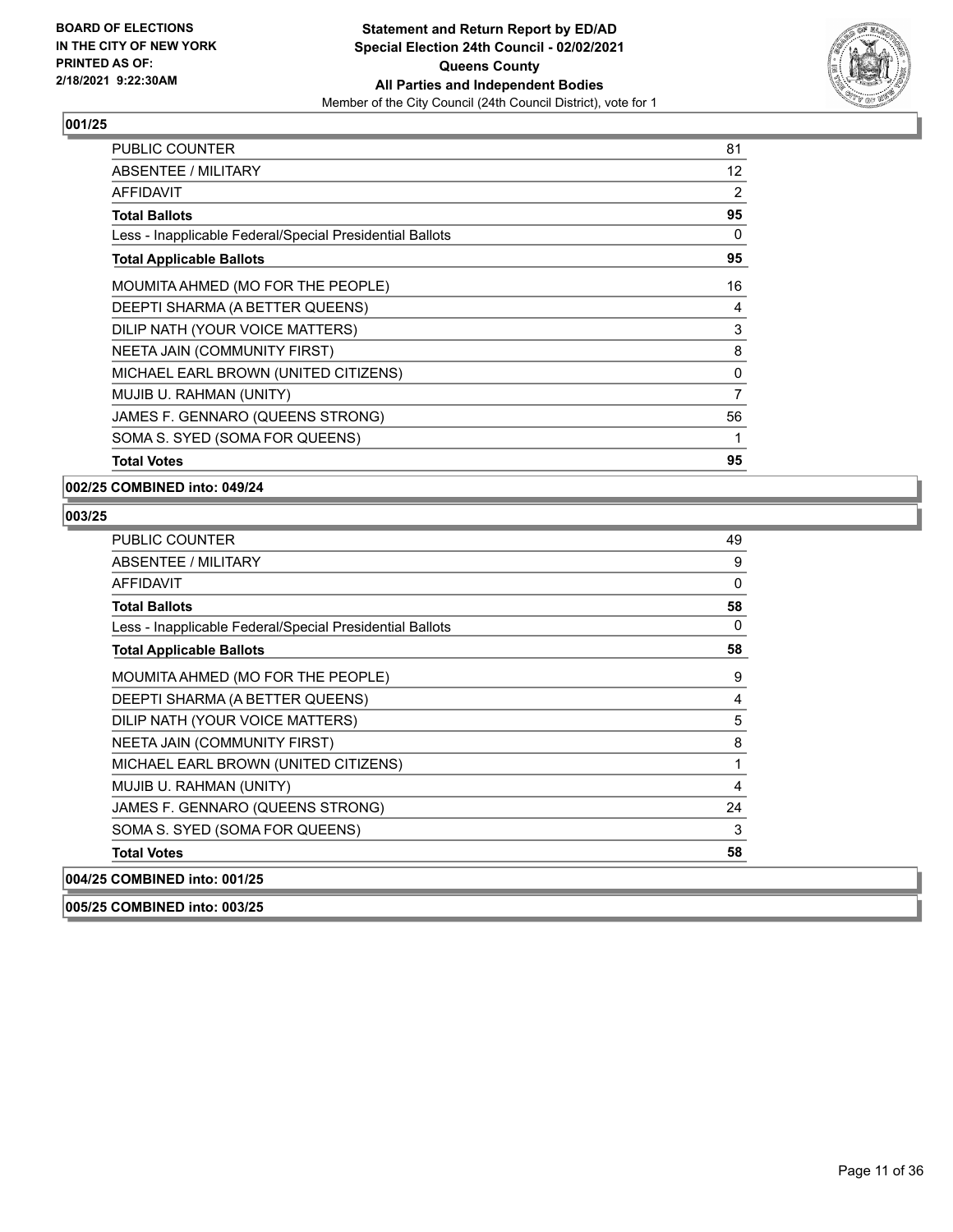

| <b>PUBLIC COUNTER</b>                                    | 24             |
|----------------------------------------------------------|----------------|
| ABSENTEE / MILITARY                                      | 8              |
| <b>AFFIDAVIT</b>                                         | 1              |
| <b>Total Ballots</b>                                     | 33             |
| Less - Inapplicable Federal/Special Presidential Ballots | 0              |
| <b>Total Applicable Ballots</b>                          | 33             |
| MOUMITA AHMED (MO FOR THE PEOPLE)                        | 1              |
| DEEPTI SHARMA (A BETTER QUEENS)                          | 3              |
| DILIP NATH (YOUR VOICE MATTERS)                          | 2              |
| <b>NEETA JAIN (COMMUNITY FIRST)</b>                      | 1              |
| MICHAEL EARL BROWN (UNITED CITIZENS)                     | $\overline{2}$ |
| MUJIB U. RAHMAN (UNITY)                                  | 0              |
| JAMES F. GENNARO (QUEENS STRONG)                         | 18             |
| SOMA S. SYED (SOMA FOR QUEENS)                           | 1              |
| <b>Total Votes</b>                                       | 28             |
| Unrecorded                                               | 5              |

# **007/25 COMBINED into: 008/25**

| <b>PUBLIC COUNTER</b>                                    | 56             |
|----------------------------------------------------------|----------------|
| ABSENTEE / MILITARY                                      | 13             |
| <b>AFFIDAVIT</b>                                         | 3              |
| <b>Total Ballots</b>                                     | 72             |
| Less - Inapplicable Federal/Special Presidential Ballots | $\Omega$       |
| <b>Total Applicable Ballots</b>                          | 72             |
| MOUMITA AHMED (MO FOR THE PEOPLE)                        | 10             |
| DEEPTI SHARMA (A BETTER QUEENS)                          | 3              |
| DILIP NATH (YOUR VOICE MATTERS)                          | 5              |
| NEETA JAIN (COMMUNITY FIRST)                             | 3              |
| MICHAEL EARL BROWN (UNITED CITIZENS)                     | 3              |
| MUJIB U. RAHMAN (UNITY)                                  | 3              |
| JAMES F. GENNARO (QUEENS STRONG)                         | 38             |
| SOMA S. SYED (SOMA FOR QUEENS)                           | 5              |
| <b>Total Votes</b>                                       | 70             |
| Unrecorded                                               | $\overline{2}$ |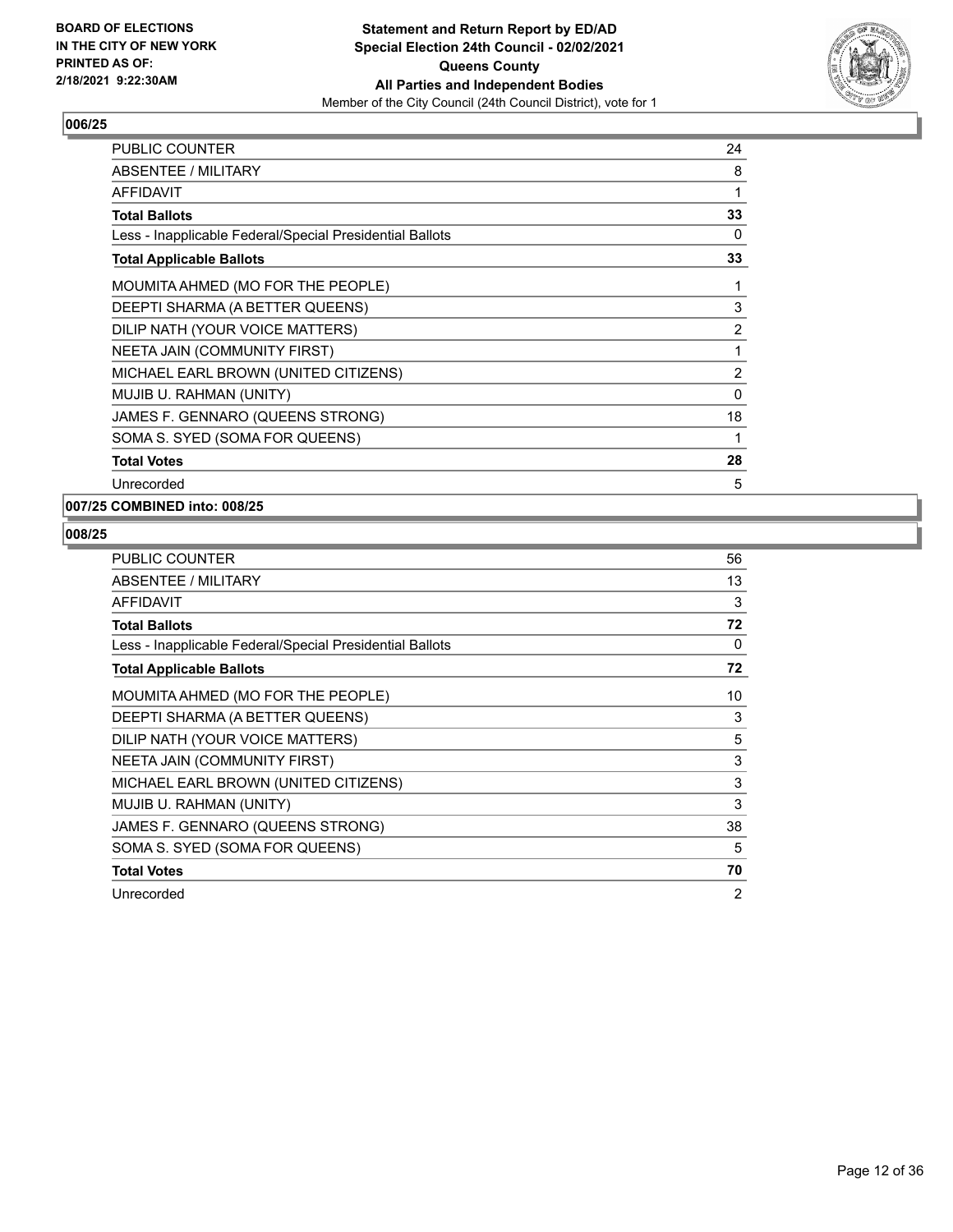

| <b>PUBLIC COUNTER</b>                                    | $12 \overline{ }$ |
|----------------------------------------------------------|-------------------|
| ABSENTEE / MILITARY                                      | 8                 |
| <b>AFFIDAVIT</b>                                         | 0                 |
| <b>Total Ballots</b>                                     | 20                |
| Less - Inapplicable Federal/Special Presidential Ballots | 0                 |
| <b>Total Applicable Ballots</b>                          | 20                |
| MOUMITA AHMED (MO FOR THE PEOPLE)                        | 0                 |
| DEEPTI SHARMA (A BETTER QUEENS)                          | 2                 |
| DILIP NATH (YOUR VOICE MATTERS)                          | 1                 |
| NEETA JAIN (COMMUNITY FIRST)                             | 0                 |
| MICHAEL EARL BROWN (UNITED CITIZENS)                     | 0                 |
| MUJIB U. RAHMAN (UNITY)                                  | 0                 |
| JAMES F. GENNARO (QUEENS STRONG)                         | 17                |
| SOMA S. SYED (SOMA FOR QUEENS)                           | 0                 |
| <b>Total Votes</b>                                       | 20                |

**010/25 COMBINED into: 076/25**

| PUBLIC COUNTER                                           | 105 |
|----------------------------------------------------------|-----|
| ABSENTEE / MILITARY                                      | 40  |
| <b>AFFIDAVIT</b>                                         | 0   |
| <b>Total Ballots</b>                                     | 145 |
| Less - Inapplicable Federal/Special Presidential Ballots | 0   |
| <b>Total Applicable Ballots</b>                          | 145 |
| MOUMITA AHMED (MO FOR THE PEOPLE)                        | 4   |
| DEEPTI SHARMA (A BETTER QUEENS)                          |     |
| DILIP NATH (YOUR VOICE MATTERS)                          | 4   |
| NEETA JAIN (COMMUNITY FIRST)                             | 5   |
| MICHAEL EARL BROWN (UNITED CITIZENS)                     | 0   |
| MUJIB U. RAHMAN (UNITY)                                  | 0   |
| JAMES F. GENNARO (QUEENS STRONG)                         | 130 |
| SOMA S. SYED (SOMA FOR QUEENS)                           | 0   |
| <b>Total Votes</b>                                       | 144 |
| Unrecorded                                               | 1   |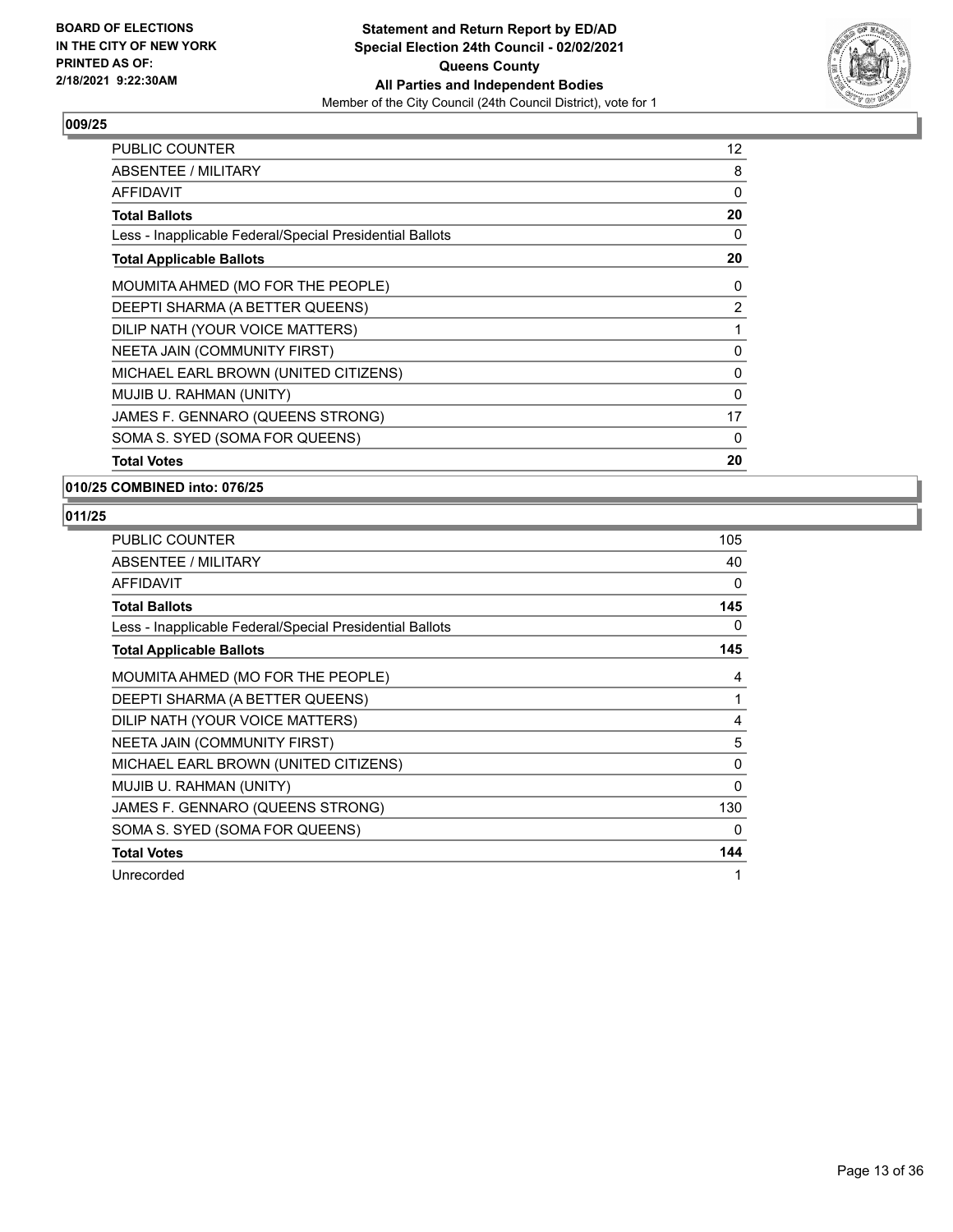

| <b>PUBLIC COUNTER</b>                                    | 102      |
|----------------------------------------------------------|----------|
| ABSENTEE / MILITARY                                      | 20       |
| AFFIDAVIT                                                | 1        |
| <b>Total Ballots</b>                                     | 123      |
| Less - Inapplicable Federal/Special Presidential Ballots | 0        |
| <b>Total Applicable Ballots</b>                          | 123      |
| MOUMITA AHMED (MO FOR THE PEOPLE)                        | 1        |
| DEEPTI SHARMA (A BETTER QUEENS)                          | 1        |
| DILIP NATH (YOUR VOICE MATTERS)                          | 4        |
| NEETA JAIN (COMMUNITY FIRST)                             | 0        |
| MICHAEL EARL BROWN (UNITED CITIZENS)                     | 2        |
| MUJIB U. RAHMAN (UNITY)                                  | $\Omega$ |
| JAMES F. GENNARO (QUEENS STRONG)                         | 115      |
| SOMA S. SYED (SOMA FOR QUEENS)                           | $\Omega$ |
| <b>Total Votes</b>                                       | 123      |

| <b>PUBLIC COUNTER</b>                                    | 50       |
|----------------------------------------------------------|----------|
| ABSENTEE / MILITARY                                      | 9        |
| AFFIDAVIT                                                | 0        |
| <b>Total Ballots</b>                                     | 59       |
| Less - Inapplicable Federal/Special Presidential Ballots | $\Omega$ |
| <b>Total Applicable Ballots</b>                          | 59       |
| MOUMITA AHMED (MO FOR THE PEOPLE)                        | 5        |
| DEEPTI SHARMA (A BETTER QUEENS)                          | 7        |
| DILIP NATH (YOUR VOICE MATTERS)                          | 3        |
| NEETA JAIN (COMMUNITY FIRST)                             | 7        |
| MICHAEL EARL BROWN (UNITED CITIZENS)                     | 0        |
| MUJIB U. RAHMAN (UNITY)                                  | 0        |
| JAMES F. GENNARO (QUEENS STRONG)                         | 36       |
| SOMA S. SYED (SOMA FOR QUEENS)                           | 1        |
| <b>Total Votes</b>                                       | 59       |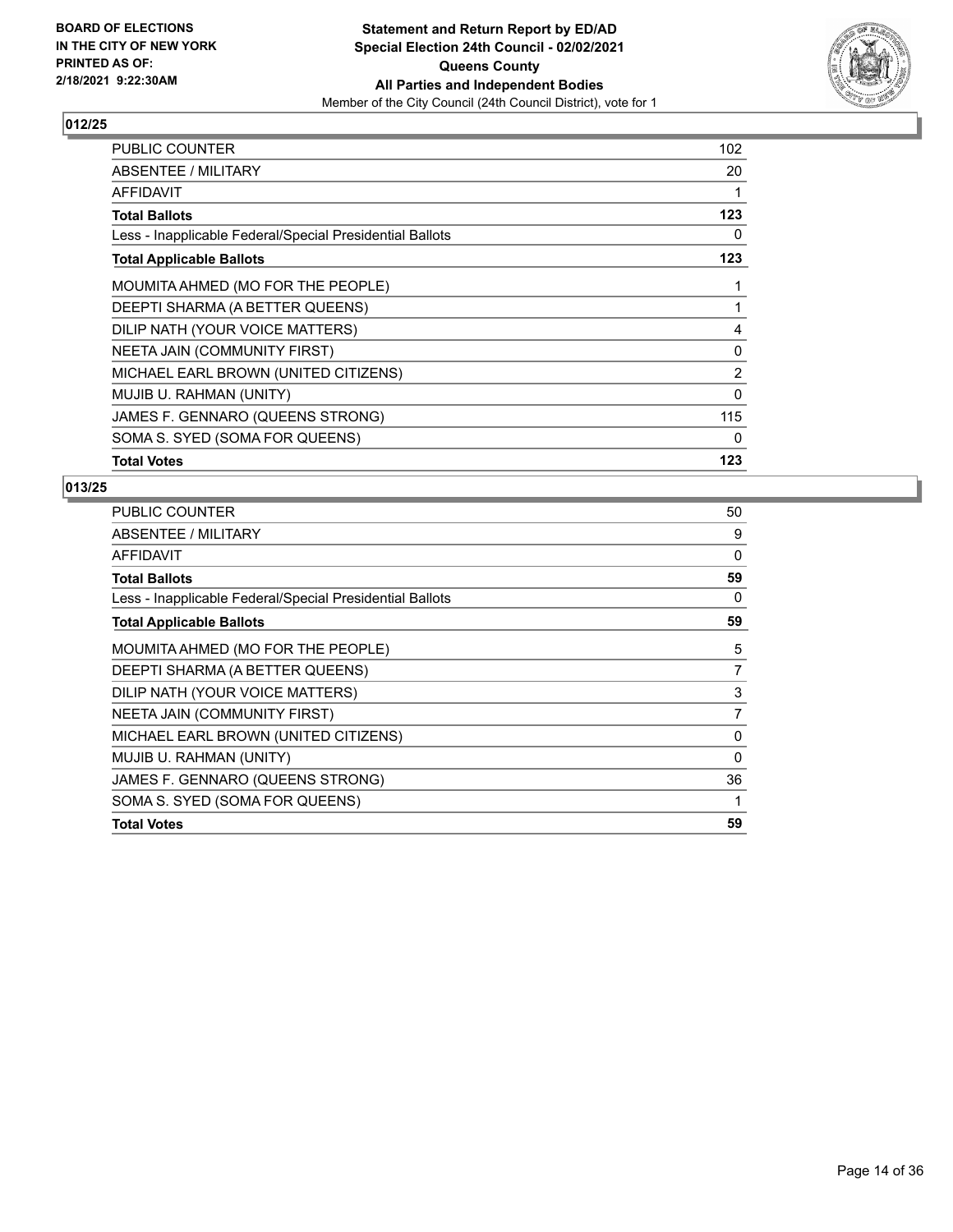

| <b>PUBLIC COUNTER</b>                                    | 26       |
|----------------------------------------------------------|----------|
| ABSENTEE / MILITARY                                      | 42       |
| AFFIDAVIT                                                | 0        |
| <b>Total Ballots</b>                                     | 68       |
| Less - Inapplicable Federal/Special Presidential Ballots | 0        |
| <b>Total Applicable Ballots</b>                          | 68       |
| MOUMITA AHMED (MO FOR THE PEOPLE)                        | 6        |
| DEEPTI SHARMA (A BETTER QUEENS)                          | 1        |
| DILIP NATH (YOUR VOICE MATTERS)                          | 5        |
| NEETA JAIN (COMMUNITY FIRST)                             | 3        |
| MICHAEL EARL BROWN (UNITED CITIZENS)                     | 0        |
| MUJIB U. RAHMAN (UNITY)                                  | $\Omega$ |
| JAMES F. GENNARO (QUEENS STRONG)                         | 52       |
| SOMA S. SYED (SOMA FOR QUEENS)                           | 1        |
| <b>Total Votes</b>                                       | 68       |

| <b>PUBLIC COUNTER</b>                                    | 156            |
|----------------------------------------------------------|----------------|
| ABSENTEE / MILITARY                                      | 18             |
| <b>AFFIDAVIT</b>                                         | 1              |
| <b>Total Ballots</b>                                     | 175            |
| Less - Inapplicable Federal/Special Presidential Ballots | 0              |
| <b>Total Applicable Ballots</b>                          | 175            |
| MOUMITA AHMED (MO FOR THE PEOPLE)                        | 14             |
| DEEPTI SHARMA (A BETTER QUEENS)                          | 4              |
| DILIP NATH (YOUR VOICE MATTERS)                          | 2              |
| NEETA JAIN (COMMUNITY FIRST)                             | 5              |
| MICHAEL EARL BROWN (UNITED CITIZENS)                     | 5              |
| MUJIB U. RAHMAN (UNITY)                                  | $\overline{2}$ |
| JAMES F. GENNARO (QUEENS STRONG)                         | 141            |
| SOMA S. SYED (SOMA FOR QUEENS)                           | $\overline{2}$ |
| <b>Total Votes</b>                                       | 175            |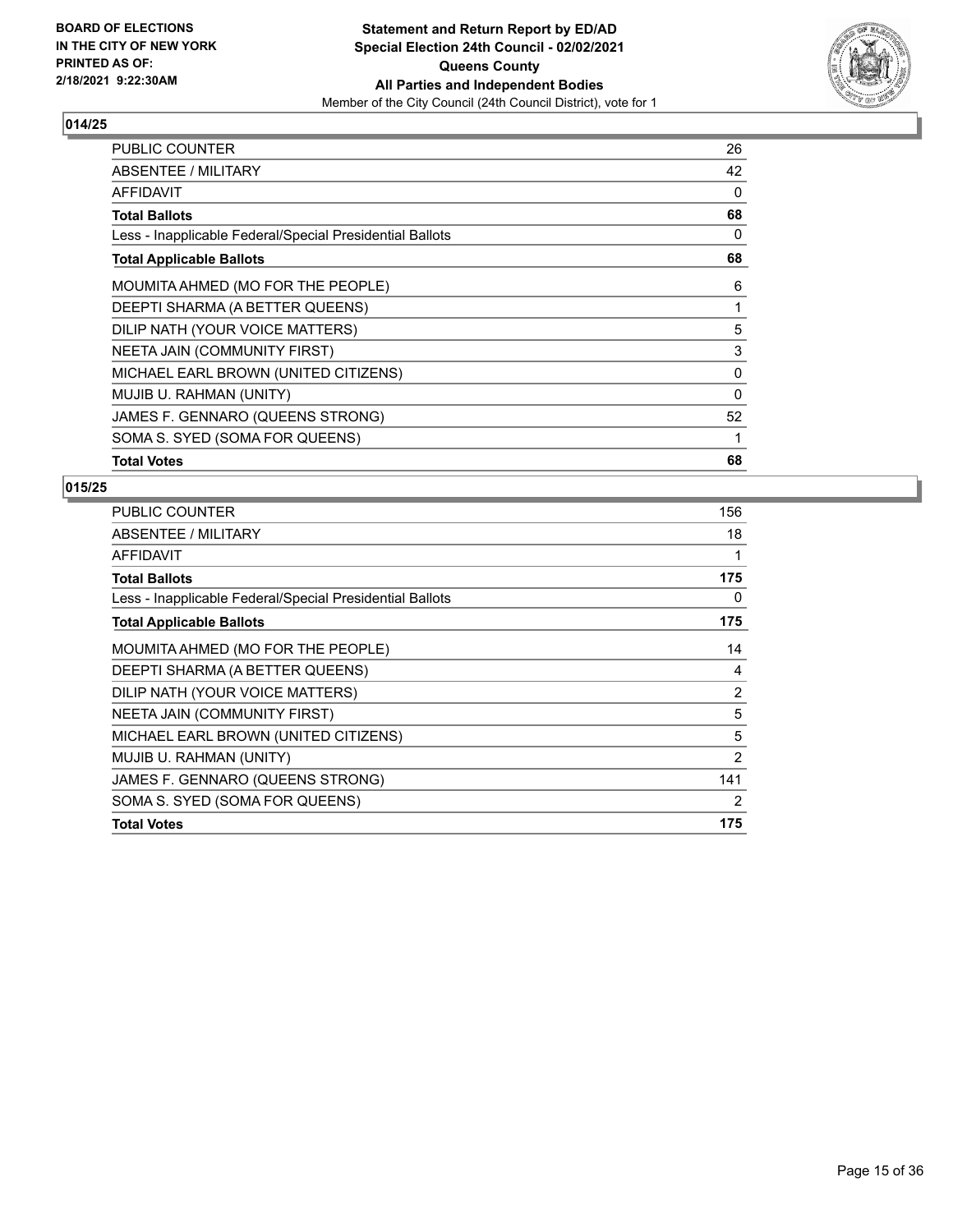

| <b>PUBLIC COUNTER</b>                                    | 17 |
|----------------------------------------------------------|----|
| ABSENTEE / MILITARY                                      | 9  |
| <b>AFFIDAVIT</b>                                         | 0  |
| <b>Total Ballots</b>                                     | 26 |
| Less - Inapplicable Federal/Special Presidential Ballots | 0  |
| <b>Total Applicable Ballots</b>                          | 26 |
| MOUMITA AHMED (MO FOR THE PEOPLE)                        | 4  |
| DEEPTI SHARMA (A BETTER QUEENS)                          | 2  |
| DILIP NATH (YOUR VOICE MATTERS)                          | 0  |
| NEETA JAIN (COMMUNITY FIRST)                             | 3  |
| MICHAEL EARL BROWN (UNITED CITIZENS)                     | 2  |
| MUJIB U. RAHMAN (UNITY)                                  | 0  |
| JAMES F. GENNARO (QUEENS STRONG)                         | 15 |
| SOMA S. SYED (SOMA FOR QUEENS)                           | 0  |
| <b>Total Votes</b>                                       | 26 |

**060/25 COMBINED into: 039/27**

| <b>PUBLIC COUNTER</b>                                    | 38             |
|----------------------------------------------------------|----------------|
| ABSENTEE / MILITARY                                      | 4              |
| AFFIDAVIT                                                | 0              |
| <b>Total Ballots</b>                                     | 42             |
| Less - Inapplicable Federal/Special Presidential Ballots | 0              |
| <b>Total Applicable Ballots</b>                          | 42             |
| MOUMITA AHMED (MO FOR THE PEOPLE)                        | 4              |
| DEEPTI SHARMA (A BETTER QUEENS)                          | 3              |
| DILIP NATH (YOUR VOICE MATTERS)                          | 0              |
| NEETA JAIN (COMMUNITY FIRST)                             | $\overline{2}$ |
| MICHAEL EARL BROWN (UNITED CITIZENS)                     | 0              |
| MUJIB U. RAHMAN (UNITY)                                  | 1              |
| JAMES F. GENNARO (QUEENS STRONG)                         | 30             |
| SOMA S. SYED (SOMA FOR QUEENS)                           | 2              |
| <b>Total Votes</b>                                       | 42             |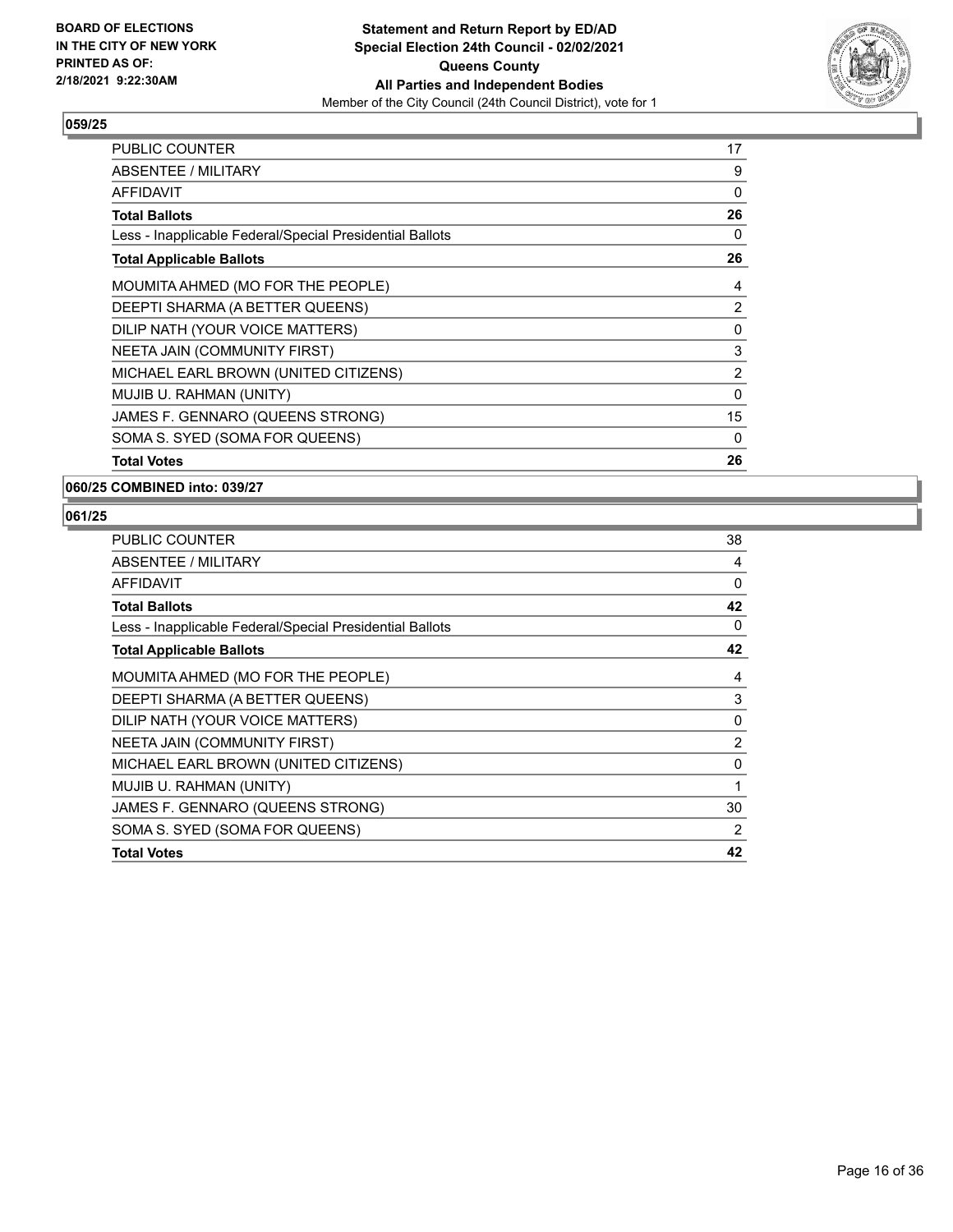

| PUBLIC COUNTER                                           | 53             |
|----------------------------------------------------------|----------------|
| ABSENTEE / MILITARY                                      | 6              |
| AFFIDAVIT                                                | 4              |
| <b>Total Ballots</b>                                     | 63             |
| Less - Inapplicable Federal/Special Presidential Ballots | $\Omega$       |
| <b>Total Applicable Ballots</b>                          | 63             |
| MOUMITA AHMED (MO FOR THE PEOPLE)                        | 10             |
| DEEPTI SHARMA (A BETTER QUEENS)                          | 19             |
| DILIP NATH (YOUR VOICE MATTERS)                          | 3              |
| NEETA JAIN (COMMUNITY FIRST)                             | 2              |
| MICHAEL EARL BROWN (UNITED CITIZENS)                     | $\overline{2}$ |
| MUJIB U. RAHMAN (UNITY)                                  | 1              |
| JAMES F. GENNARO (QUEENS STRONG)                         | 22             |
| SOMA S. SYED (SOMA FOR QUEENS)                           | 2              |
| <b>Total Votes</b>                                       | 61             |
| Unrecorded                                               | 2              |

| PUBLIC COUNTER                                           | 39             |
|----------------------------------------------------------|----------------|
| <b>ABSENTEE / MILITARY</b>                               | 14             |
| AFFIDAVIT                                                | 2              |
| <b>Total Ballots</b>                                     | 55             |
| Less - Inapplicable Federal/Special Presidential Ballots | $\Omega$       |
| <b>Total Applicable Ballots</b>                          | 55             |
| MOUMITA AHMED (MO FOR THE PEOPLE)                        | 7              |
| DEEPTI SHARMA (A BETTER QUEENS)                          | 1              |
| DILIP NATH (YOUR VOICE MATTERS)                          | 2              |
| NEETA JAIN (COMMUNITY FIRST)                             | 20             |
| MICHAEL EARL BROWN (UNITED CITIZENS)                     | 1              |
| MUJIB U. RAHMAN (UNITY)                                  | $\overline{2}$ |
| JAMES F. GENNARO (QUEENS STRONG)                         | 20             |
| SOMA S. SYED (SOMA FOR QUEENS)                           | 2              |
| <b>Total Votes</b>                                       | 55             |
| 064/25 COMBINED into: 063/25                             |                |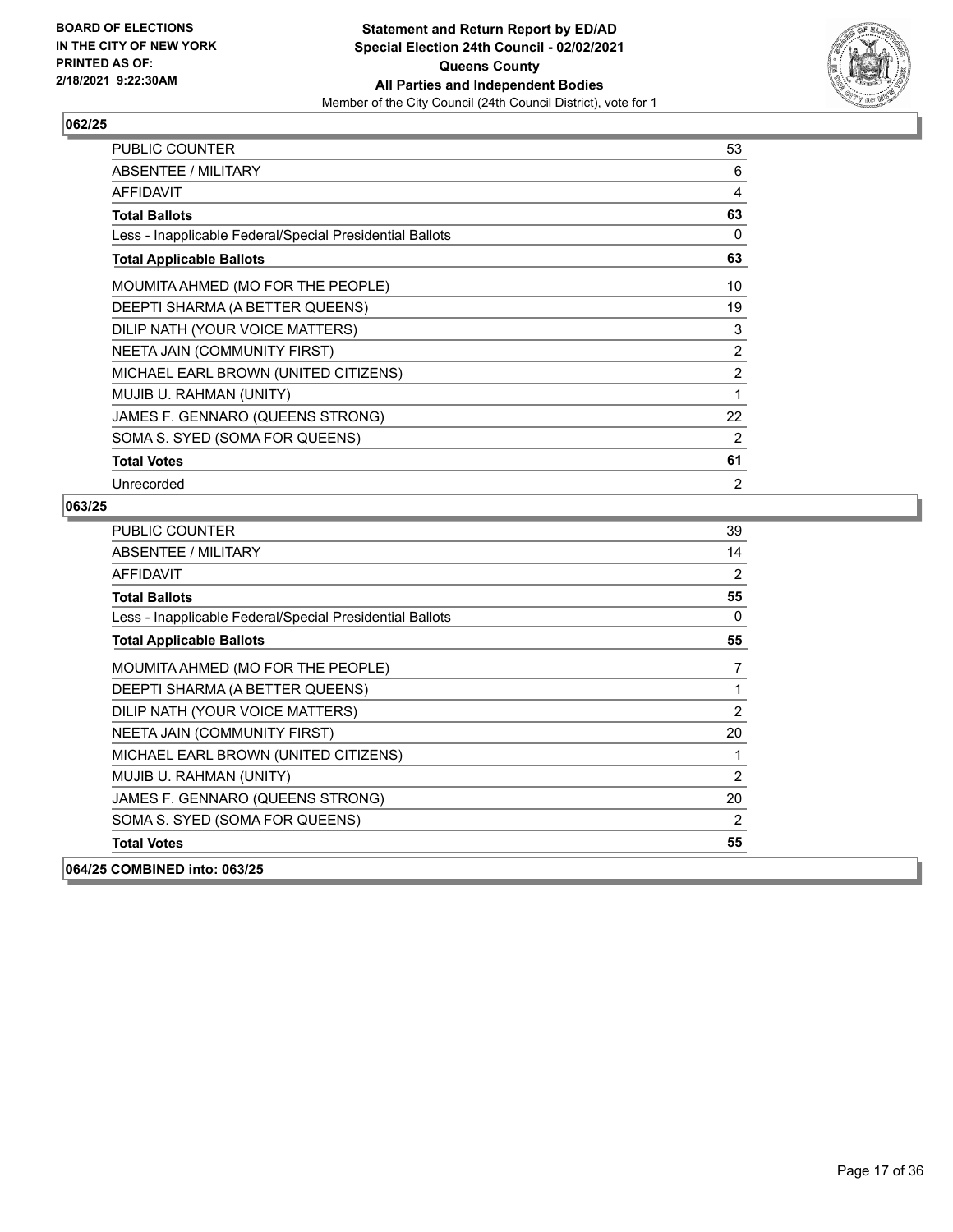

| <b>PUBLIC COUNTER</b>                                    | 67 |
|----------------------------------------------------------|----|
| ABSENTEE / MILITARY                                      | 9  |
| <b>AFFIDAVIT</b>                                         | 0  |
| <b>Total Ballots</b>                                     | 76 |
| Less - Inapplicable Federal/Special Presidential Ballots | 0  |
| <b>Total Applicable Ballots</b>                          | 76 |
| MOUMITA AHMED (MO FOR THE PEOPLE)                        | 4  |
| DEEPTI SHARMA (A BETTER QUEENS)                          | 1  |
| DILIP NATH (YOUR VOICE MATTERS)                          | 2  |
| NEETA JAIN (COMMUNITY FIRST)                             | 0  |
| MICHAEL EARL BROWN (UNITED CITIZENS)                     | 0  |
| MUJIB U. RAHMAN (UNITY)                                  | 0  |
| JAMES F. GENNARO (QUEENS STRONG)                         | 68 |
| SOMA S. SYED (SOMA FOR QUEENS)                           | 1  |
| <b>Total Votes</b>                                       | 76 |

**070/25 COMBINED into: 069/25**

| PUBLIC COUNTER                                           | 66 |
|----------------------------------------------------------|----|
| ABSENTEE / MILITARY                                      | 30 |
| <b>AFFIDAVIT</b>                                         | 0  |
| <b>Total Ballots</b>                                     | 96 |
| Less - Inapplicable Federal/Special Presidential Ballots | 0  |
| <b>Total Applicable Ballots</b>                          | 96 |
| MOUMITA AHMED (MO FOR THE PEOPLE)                        | 7  |
| DEEPTI SHARMA (A BETTER QUEENS)                          | 6  |
| DILIP NATH (YOUR VOICE MATTERS)                          | 2  |
| NEETA JAIN (COMMUNITY FIRST)                             | 3  |
| MICHAEL EARL BROWN (UNITED CITIZENS)                     | 0  |
| MUJIB U. RAHMAN (UNITY)                                  | 1  |
| JAMES F. GENNARO (QUEENS STRONG)                         | 76 |
| SOMA S. SYED (SOMA FOR QUEENS)                           | 0  |
| <b>Total Votes</b>                                       | 95 |
| Unrecorded                                               | 1  |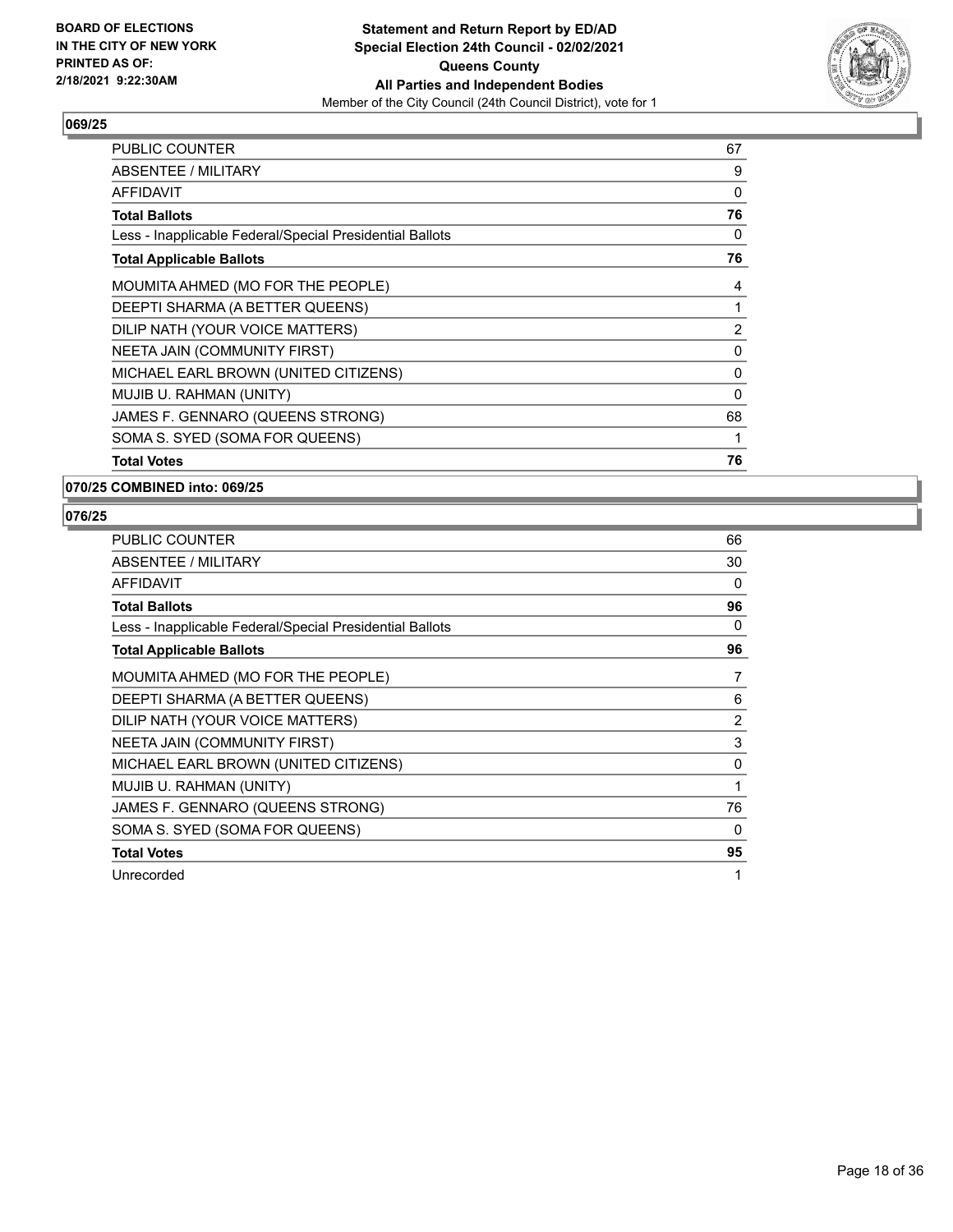

| PUBLIC COUNTER                                           | 356            |
|----------------------------------------------------------|----------------|
| ABSENTEE / MILITARY                                      | 42             |
| AFFIDAVIT                                                | 14             |
| <b>Total Ballots</b>                                     | 412            |
| Less - Inapplicable Federal/Special Presidential Ballots | 0              |
| <b>Total Applicable Ballots</b>                          | 412            |
| MOUMITA AHMED (MO FOR THE PEOPLE)                        | 1              |
| DEEPTI SHARMA (A BETTER QUEENS)                          | 5              |
| DILIP NATH (YOUR VOICE MATTERS)                          | $\overline{2}$ |
| NEETA JAIN (COMMUNITY FIRST)                             | 0              |
| MICHAEL EARL BROWN (UNITED CITIZENS)                     | 0              |
| MUJIB U. RAHMAN (UNITY)                                  | 0              |
| JAMES F. GENNARO (QUEENS STRONG)                         | 403            |
| SOMA S. SYED (SOMA FOR QUEENS)                           | 0              |
| <b>Total Votes</b>                                       | 411            |
| Unrecorded                                               | 1              |

# **010/27 COMBINED into: 011/27**

| <b>PUBLIC COUNTER</b>                                    | 25       |
|----------------------------------------------------------|----------|
| ABSENTEE / MILITARY                                      | 24       |
| <b>AFFIDAVIT</b>                                         | 0        |
| <b>Total Ballots</b>                                     | 49       |
| Less - Inapplicable Federal/Special Presidential Ballots | 0        |
| <b>Total Applicable Ballots</b>                          | 49       |
| MOUMITA AHMED (MO FOR THE PEOPLE)                        | 6        |
| DEEPTI SHARMA (A BETTER QUEENS)                          | 9        |
| DILIP NATH (YOUR VOICE MATTERS)                          | $\Omega$ |
| NEETA JAIN (COMMUNITY FIRST)                             | 3        |
| MICHAEL EARL BROWN (UNITED CITIZENS)                     | 0        |
| MUJIB U. RAHMAN (UNITY)                                  | $\Omega$ |
| JAMES F. GENNARO (QUEENS STRONG)                         | 26       |
| SOMA S. SYED (SOMA FOR QUEENS)                           | 4        |
| <b>Total Votes</b>                                       | 48       |
| Unrecorded                                               | 1        |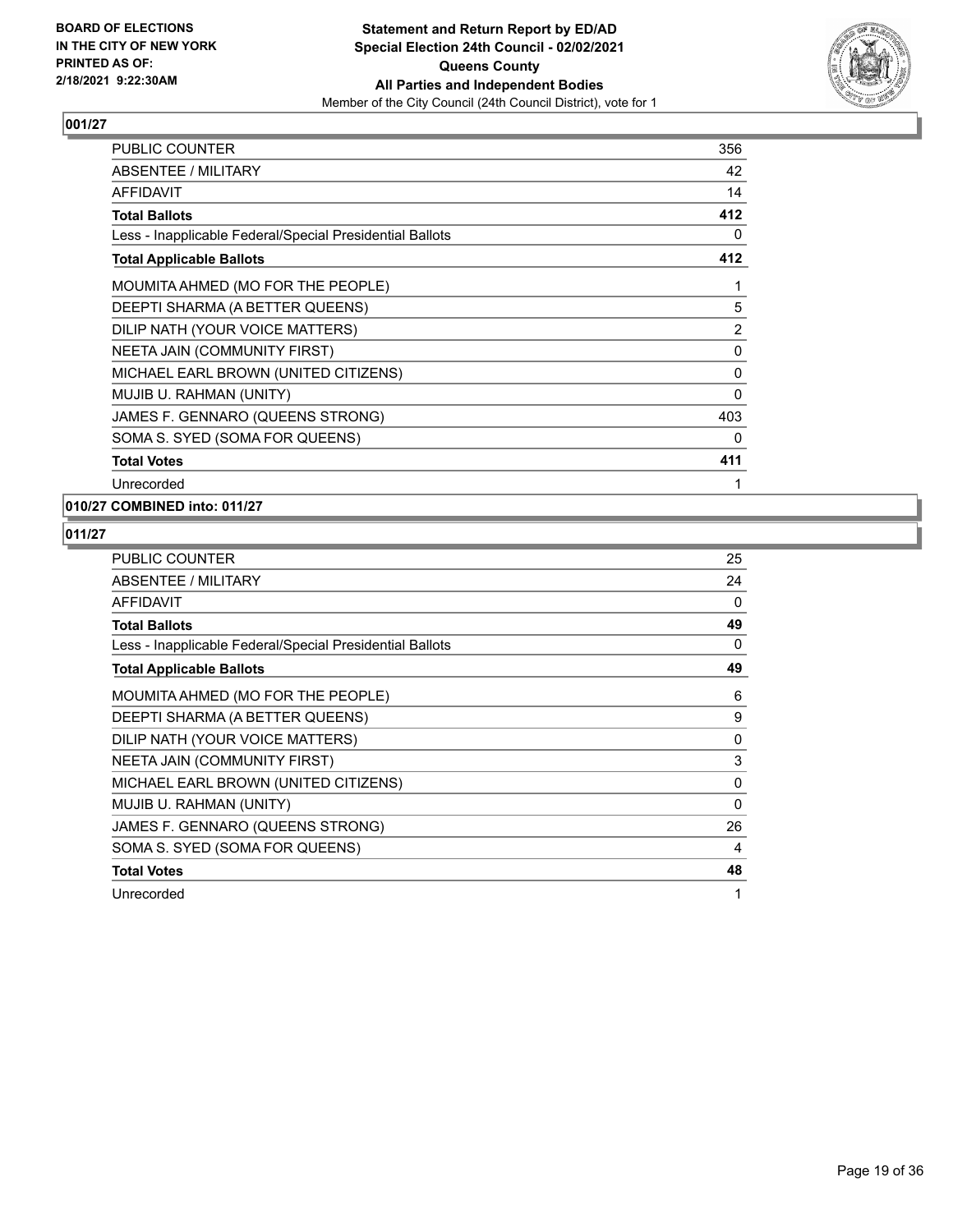

| PUBLIC COUNTER                                           | 92  |
|----------------------------------------------------------|-----|
| ABSENTEE / MILITARY                                      | 21  |
| AFFIDAVIT                                                | 0   |
| <b>Total Ballots</b>                                     | 113 |
| Less - Inapplicable Federal/Special Presidential Ballots | 0   |
| <b>Total Applicable Ballots</b>                          | 113 |
| MOUMITA AHMED (MO FOR THE PEOPLE)                        | 40  |
| DEEPTI SHARMA (A BETTER QUEENS)                          | 5   |
| DILIP NATH (YOUR VOICE MATTERS)                          | 0   |
| NEETA JAIN (COMMUNITY FIRST)                             | 8   |
| MICHAEL EARL BROWN (UNITED CITIZENS)                     | 1   |
| MUJIB U. RAHMAN (UNITY)                                  | 2   |
| JAMES F. GENNARO (QUEENS STRONG)                         | 42  |
| SOMA S. SYED (SOMA FOR QUEENS)                           | 15  |
| <b>Total Votes</b>                                       | 113 |

| 86  |
|-----|
| 24  |
| 0   |
| 110 |
| 0   |
| 110 |
| 18  |
| 12  |
| 3   |
| 6   |
| 3   |
| 4   |
| 51  |
| 12  |
| 1   |
| 110 |
|     |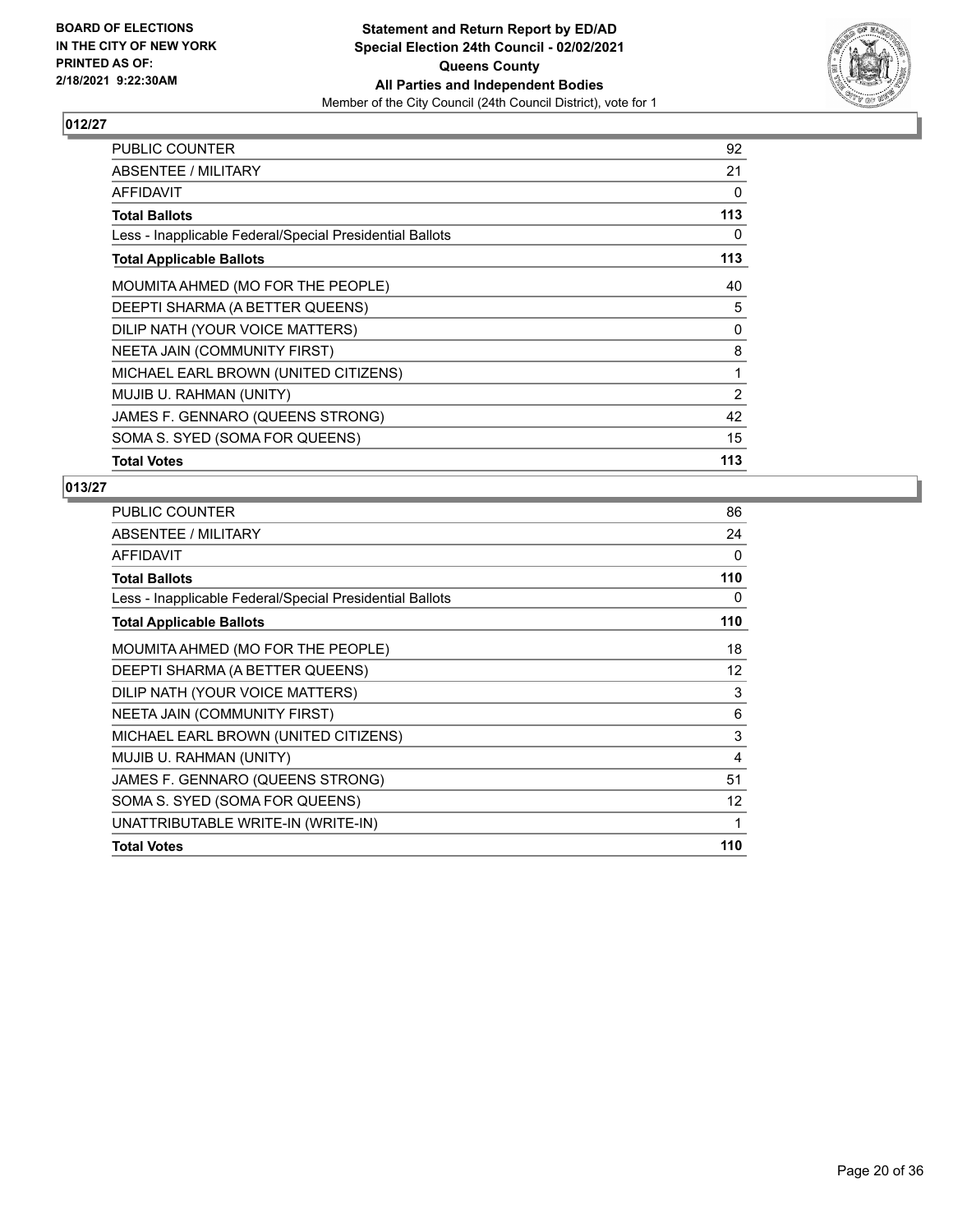

| PUBLIC COUNTER                                           | 112 |
|----------------------------------------------------------|-----|
| ABSENTEE / MILITARY                                      | 11  |
| <b>AFFIDAVIT</b>                                         | 1   |
| <b>Total Ballots</b>                                     | 124 |
| Less - Inapplicable Federal/Special Presidential Ballots | 0   |
| <b>Total Applicable Ballots</b>                          | 124 |
| MOUMITA AHMED (MO FOR THE PEOPLE)                        | 27  |
| DEEPTI SHARMA (A BETTER QUEENS)                          | 10  |
| DILIP NATH (YOUR VOICE MATTERS)                          | 7   |
| NEETA JAIN (COMMUNITY FIRST)                             | 2   |
| MICHAEL EARL BROWN (UNITED CITIZENS)                     | 1   |
| MUJIB U. RAHMAN (UNITY)                                  | 1   |
| JAMES F. GENNARO (QUEENS STRONG)                         | 62  |
| SOMA S. SYED (SOMA FOR QUEENS)                           | 12  |
| <b>Total Votes</b>                                       | 122 |
| Unrecorded                                               | 2   |

| <b>PUBLIC COUNTER</b>                                    | 22             |
|----------------------------------------------------------|----------------|
| ABSENTEE / MILITARY                                      | 8              |
| <b>AFFIDAVIT</b>                                         | 1              |
| <b>Total Ballots</b>                                     | 31             |
| Less - Inapplicable Federal/Special Presidential Ballots | 0              |
| <b>Total Applicable Ballots</b>                          | 31             |
| MOUMITA AHMED (MO FOR THE PEOPLE)                        | 3              |
| DEEPTI SHARMA (A BETTER QUEENS)                          | 4              |
| DILIP NATH (YOUR VOICE MATTERS)                          | $\overline{2}$ |
| NEETA JAIN (COMMUNITY FIRST)                             | 3              |
| MICHAEL EARL BROWN (UNITED CITIZENS)                     | 1              |
| MUJIB U. RAHMAN (UNITY)                                  | 1              |
| JAMES F. GENNARO (QUEENS STRONG)                         | 13             |
| SOMA S. SYED (SOMA FOR QUEENS)                           | 4              |
| <b>Total Votes</b>                                       | 31             |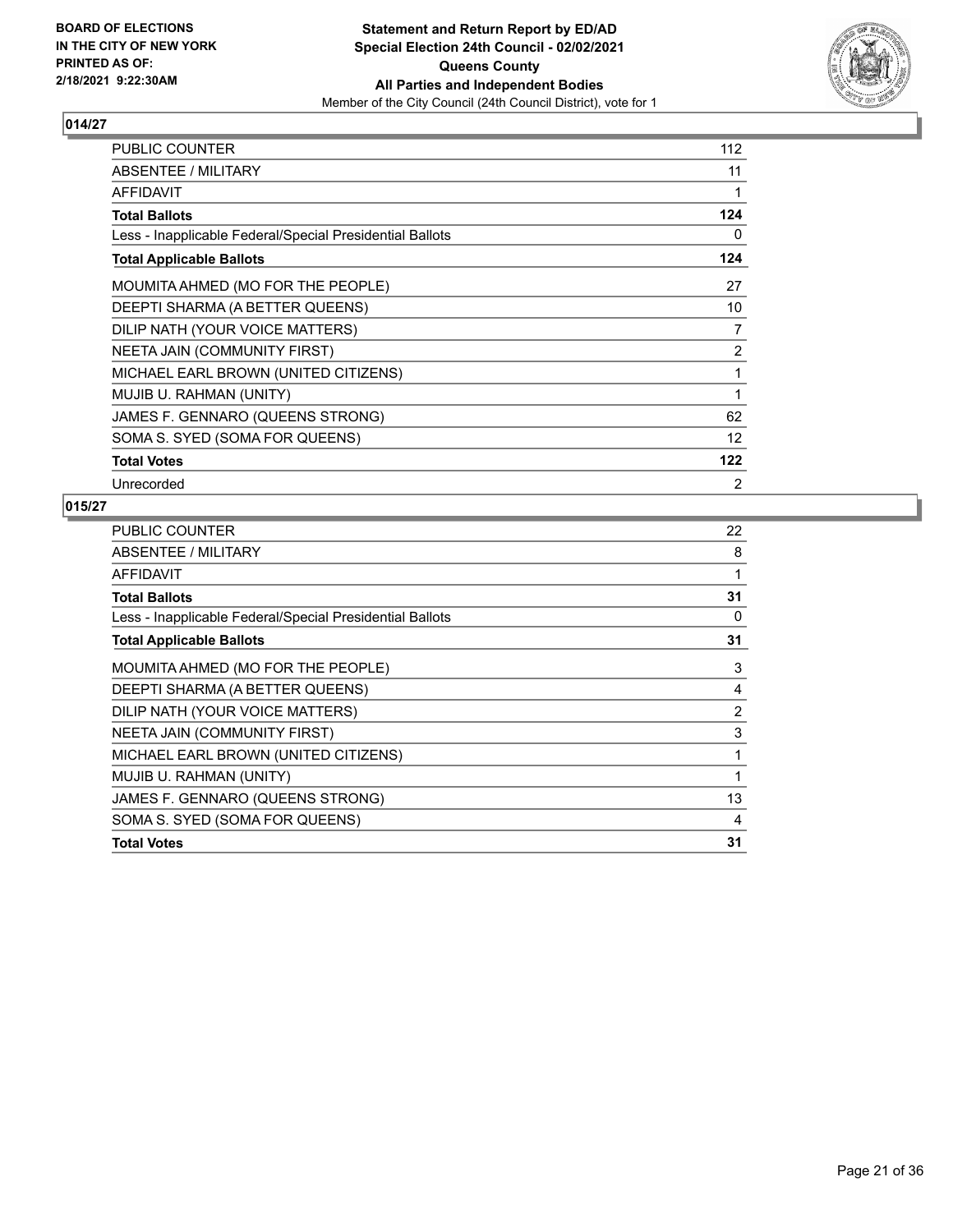

| PUBLIC COUNTER                                           | 47 |
|----------------------------------------------------------|----|
| ABSENTEE / MILITARY                                      | 4  |
| AFFIDAVIT                                                | 0  |
| <b>Total Ballots</b>                                     | 51 |
| Less - Inapplicable Federal/Special Presidential Ballots | 0  |
| <b>Total Applicable Ballots</b>                          | 51 |
| MOUMITA AHMED (MO FOR THE PEOPLE)                        | 12 |
| DEEPTI SHARMA (A BETTER QUEENS)                          | 6  |
| DILIP NATH (YOUR VOICE MATTERS)                          | 3  |
| NEETA JAIN (COMMUNITY FIRST)                             | 8  |
| MICHAEL EARL BROWN (UNITED CITIZENS)                     | 1  |
| MUJIB U. RAHMAN (UNITY)                                  | 1  |
| JAMES F. GENNARO (QUEENS STRONG)                         | 18 |
| SOMA S. SYED (SOMA FOR QUEENS)                           | 2  |
| <b>Total Votes</b>                                       | 51 |

**017/27 COMBINED into: 030/27**

| <b>PUBLIC COUNTER</b>                                    | 258 |
|----------------------------------------------------------|-----|
| ABSENTEE / MILITARY                                      | 27  |
| AFFIDAVIT                                                | 8   |
| <b>Total Ballots</b>                                     | 293 |
| Less - Inapplicable Federal/Special Presidential Ballots | 0   |
| <b>Total Applicable Ballots</b>                          | 293 |
| MOUMITA AHMED (MO FOR THE PEOPLE)                        | 15  |
| DEEPTI SHARMA (A BETTER QUEENS)                          | 6   |
| DILIP NATH (YOUR VOICE MATTERS)                          | 1   |
| NEETA JAIN (COMMUNITY FIRST)                             | 5   |
| MICHAEL EARL BROWN (UNITED CITIZENS)                     |     |
| MUJIB U. RAHMAN (UNITY)                                  | 4   |
| JAMES F. GENNARO (QUEENS STRONG)                         | 256 |
| SOMA S. SYED (SOMA FOR QUEENS)                           | 4   |
| <b>Total Votes</b>                                       | 292 |
| Unrecorded                                               | 1   |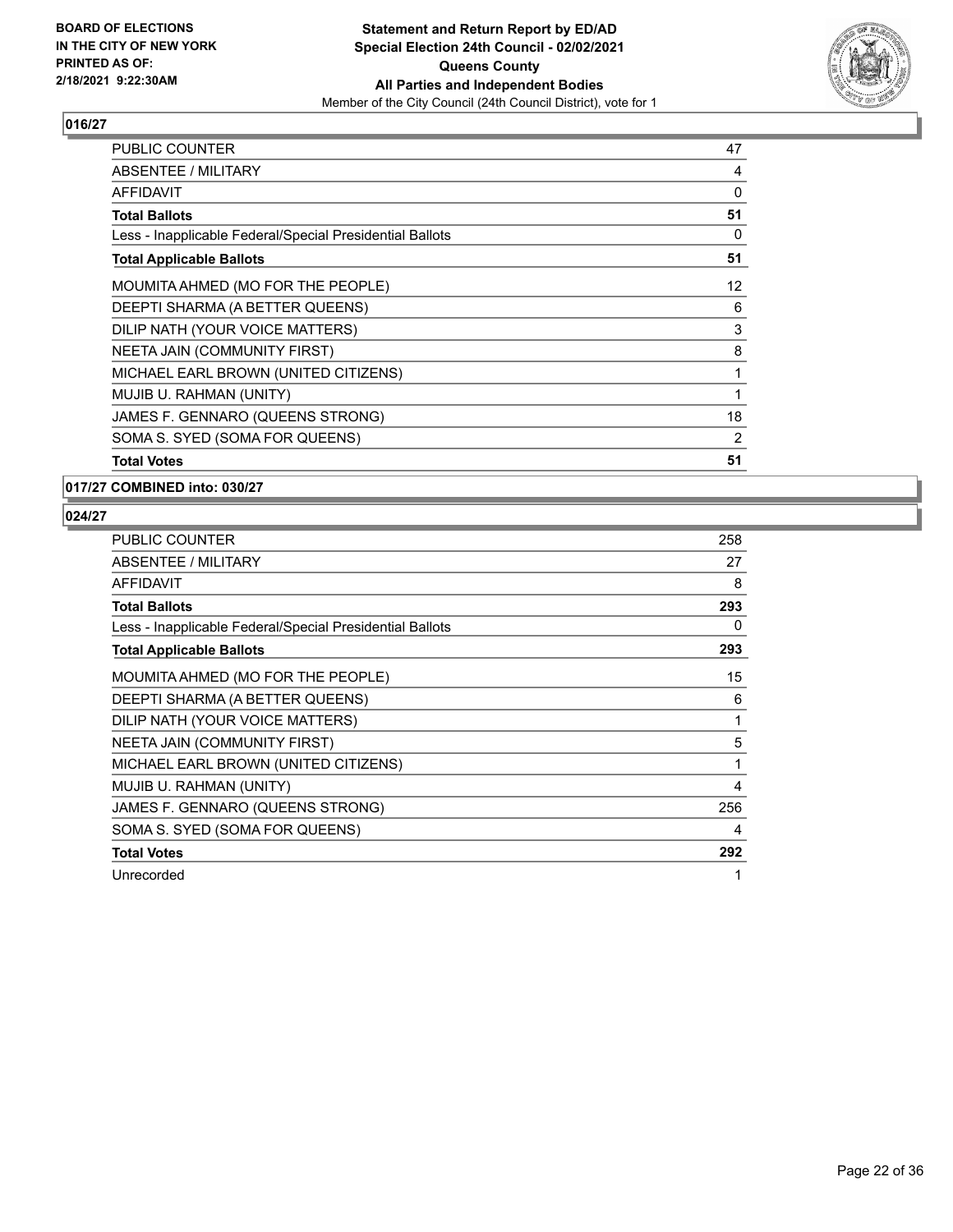

| PUBLIC COUNTER                                           | 313      |
|----------------------------------------------------------|----------|
| <b>ABSENTEE / MILITARY</b>                               | 38       |
| <b>AFFIDAVIT</b>                                         | 19       |
| <b>Total Ballots</b>                                     | 370      |
| Less - Inapplicable Federal/Special Presidential Ballots | 0        |
| <b>Total Applicable Ballots</b>                          | 370      |
| MOUMITA AHMED (MO FOR THE PEOPLE)                        | 1        |
| DEEPTI SHARMA (A BETTER QUEENS)                          | 3        |
| DILIP NATH (YOUR VOICE MATTERS)                          | 3        |
| NEETA JAIN (COMMUNITY FIRST)                             | 0        |
| MICHAEL EARL BROWN (UNITED CITIZENS)                     | 0        |
| MUJIB U. RAHMAN (UNITY)                                  | $\Omega$ |
| JAMES F. GENNARO (QUEENS STRONG)                         | 362      |
| SOMA S. SYED (SOMA FOR QUEENS)                           | 0        |
| <b>Total Votes</b>                                       | 369      |
| Unrecorded                                               | 1        |

| <b>PUBLIC COUNTER</b>                                    | 191      |
|----------------------------------------------------------|----------|
| ABSENTEE / MILITARY                                      | 40       |
| <b>AFFIDAVIT</b>                                         | 3        |
| <b>Total Ballots</b>                                     | 234      |
| Less - Inapplicable Federal/Special Presidential Ballots | 0        |
| <b>Total Applicable Ballots</b>                          | 234      |
| MOUMITA AHMED (MO FOR THE PEOPLE)                        | 0        |
| DEEPTI SHARMA (A BETTER QUEENS)                          | 3        |
| DILIP NATH (YOUR VOICE MATTERS)                          | 3        |
| NEETA JAIN (COMMUNITY FIRST)                             | 0        |
| MICHAEL EARL BROWN (UNITED CITIZENS)                     | 0        |
| MUJIB U. RAHMAN (UNITY)                                  | $\Omega$ |
| JAMES F. GENNARO (QUEENS STRONG)                         | 227      |
| SOMA S. SYED (SOMA FOR QUEENS)                           | 1        |
| <b>Total Votes</b>                                       | 234      |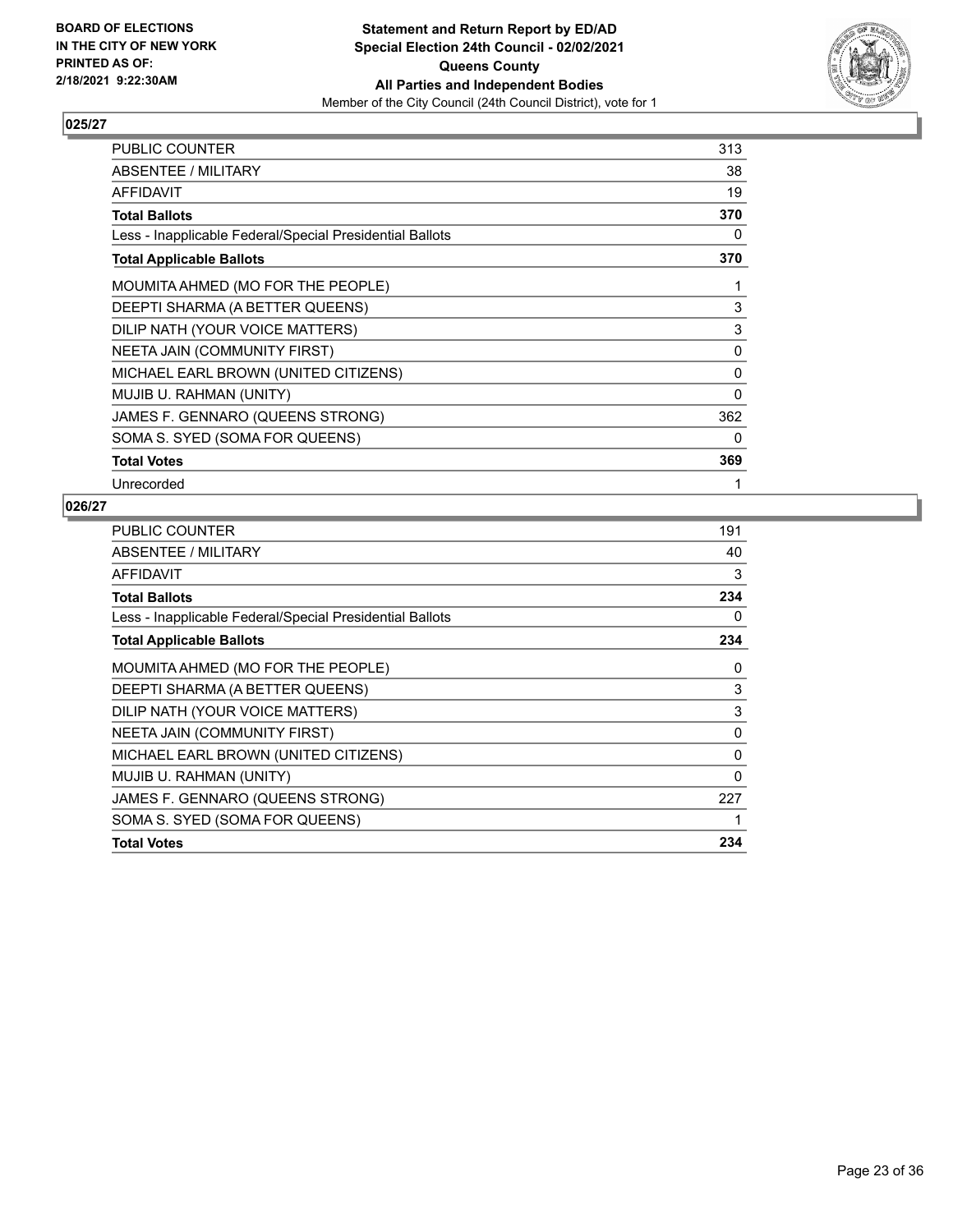

| PUBLIC COUNTER                                           | 297 |
|----------------------------------------------------------|-----|
| <b>ABSENTEE / MILITARY</b>                               | 35  |
| <b>AFFIDAVIT</b>                                         | 5   |
| <b>Total Ballots</b>                                     | 337 |
| Less - Inapplicable Federal/Special Presidential Ballots | 0   |
| <b>Total Applicable Ballots</b>                          | 337 |
| MOUMITA AHMED (MO FOR THE PEOPLE)                        | 5   |
| DEEPTI SHARMA (A BETTER QUEENS)                          | 5   |
| DILIP NATH (YOUR VOICE MATTERS)                          | 6   |
| NEETA JAIN (COMMUNITY FIRST)                             | 6   |
| MICHAEL EARL BROWN (UNITED CITIZENS)                     | 2   |
| MUJIB U. RAHMAN (UNITY)                                  | 3   |
| JAMES F. GENNARO (QUEENS STRONG)                         | 308 |
| SOMA S. SYED (SOMA FOR QUEENS)                           |     |
| <b>Total Votes</b>                                       | 336 |
| Unrecorded                                               | 1   |

| PUBLIC COUNTER                                           | 125 |
|----------------------------------------------------------|-----|
| ABSENTEE / MILITARY                                      | 6   |
| AFFIDAVIT                                                | 4   |
| <b>Total Ballots</b>                                     | 135 |
| Less - Inapplicable Federal/Special Presidential Ballots | 0   |
| <b>Total Applicable Ballots</b>                          | 135 |
| MOUMITA AHMED (MO FOR THE PEOPLE)                        | 3   |
| DEEPTI SHARMA (A BETTER QUEENS)                          | 4   |
| DILIP NATH (YOUR VOICE MATTERS)                          | 4   |
| NEETA JAIN (COMMUNITY FIRST)                             | 1   |
| MICHAEL EARL BROWN (UNITED CITIZENS)                     | 0   |
| MUJIB U. RAHMAN (UNITY)                                  | 0   |
| JAMES F. GENNARO (QUEENS STRONG)                         | 121 |
| SOMA S. SYED (SOMA FOR QUEENS)                           | 2   |
| <b>Total Votes</b>                                       | 135 |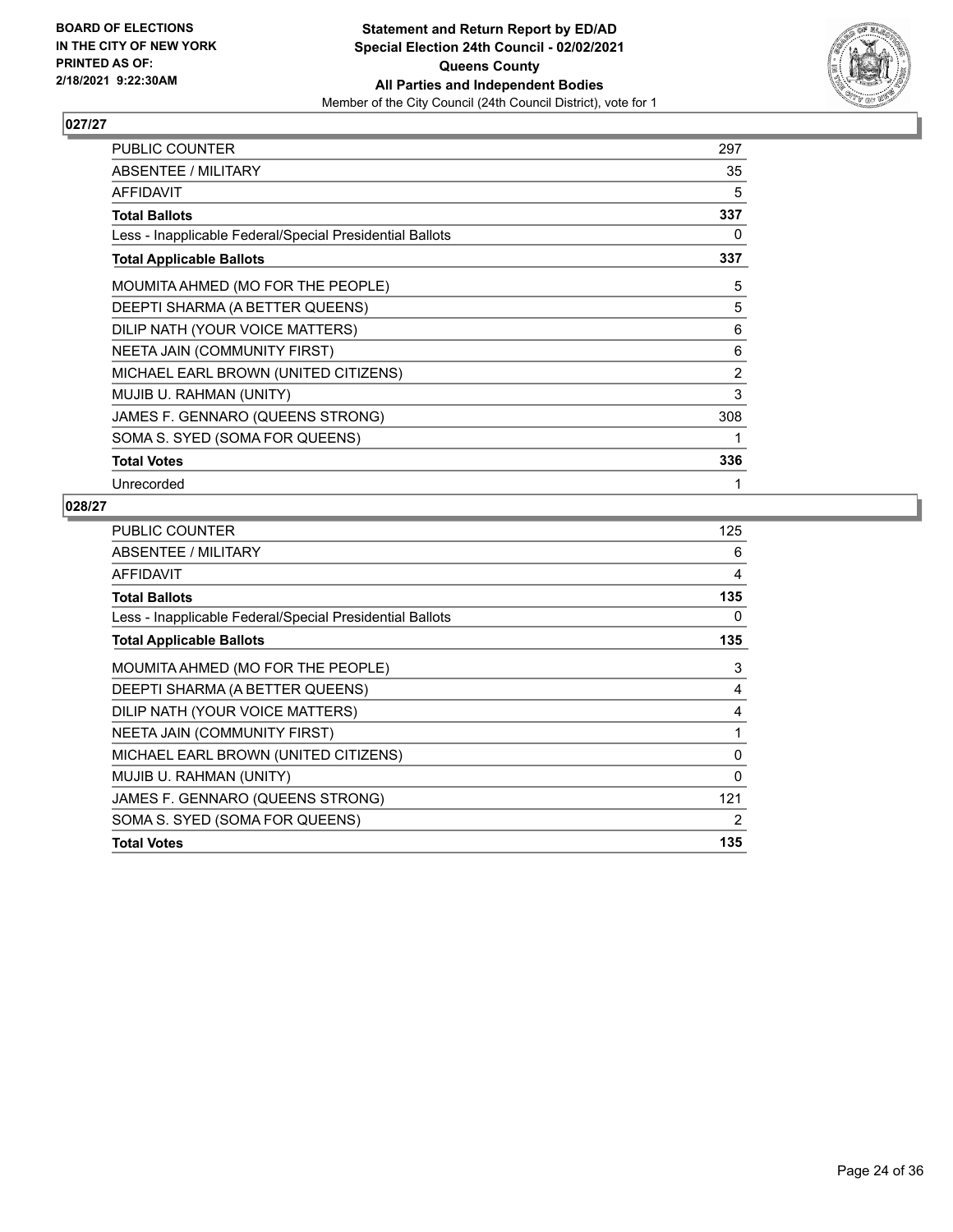

| PUBLIC COUNTER                                           | 58             |
|----------------------------------------------------------|----------------|
| ABSENTEE / MILITARY                                      | 2              |
| <b>AFFIDAVIT</b>                                         | 3              |
| <b>Total Ballots</b>                                     | 63             |
| Less - Inapplicable Federal/Special Presidential Ballots | 0              |
| <b>Total Applicable Ballots</b>                          | 63             |
| MOUMITA AHMED (MO FOR THE PEOPLE)                        | 5              |
| DEEPTI SHARMA (A BETTER QUEENS)                          | $\overline{2}$ |
| DILIP NATH (YOUR VOICE MATTERS)                          | 2              |
| <b>NEETA JAIN (COMMUNITY FIRST)</b>                      | $\Omega$       |
| MICHAEL EARL BROWN (UNITED CITIZENS)                     | 2              |
| MUJIB U. RAHMAN (UNITY)                                  | 1              |
| JAMES F. GENNARO (QUEENS STRONG)                         | 47             |
| SOMA S. SYED (SOMA FOR QUEENS)                           | 3              |
| <b>Total Votes</b>                                       | 62             |
| Unrecorded                                               |                |

| <b>PUBLIC COUNTER</b>                                    | 183            |
|----------------------------------------------------------|----------------|
| ABSENTEE / MILITARY                                      | 20             |
| <b>AFFIDAVIT</b>                                         | 6              |
| <b>Total Ballots</b>                                     | 209            |
| Less - Inapplicable Federal/Special Presidential Ballots | 0              |
| <b>Total Applicable Ballots</b>                          | 209            |
| MOUMITA AHMED (MO FOR THE PEOPLE)                        | 4              |
| DEEPTI SHARMA (A BETTER QUEENS)                          | 5              |
| DILIP NATH (YOUR VOICE MATTERS)                          | $\Omega$       |
| NEETA JAIN (COMMUNITY FIRST)                             | $\overline{2}$ |
| MICHAEL EARL BROWN (UNITED CITIZENS)                     | 0              |
| MUJIB U. RAHMAN (UNITY)                                  | 0              |
| JAMES F. GENNARO (QUEENS STRONG)                         | 196            |
| SOMA S. SYED (SOMA FOR QUEENS)                           | 0              |
| YISHAI MAYNARD (WRITE-IN)                                | 1              |
| <b>Total Votes</b>                                       | 208            |
| Unrecorded                                               |                |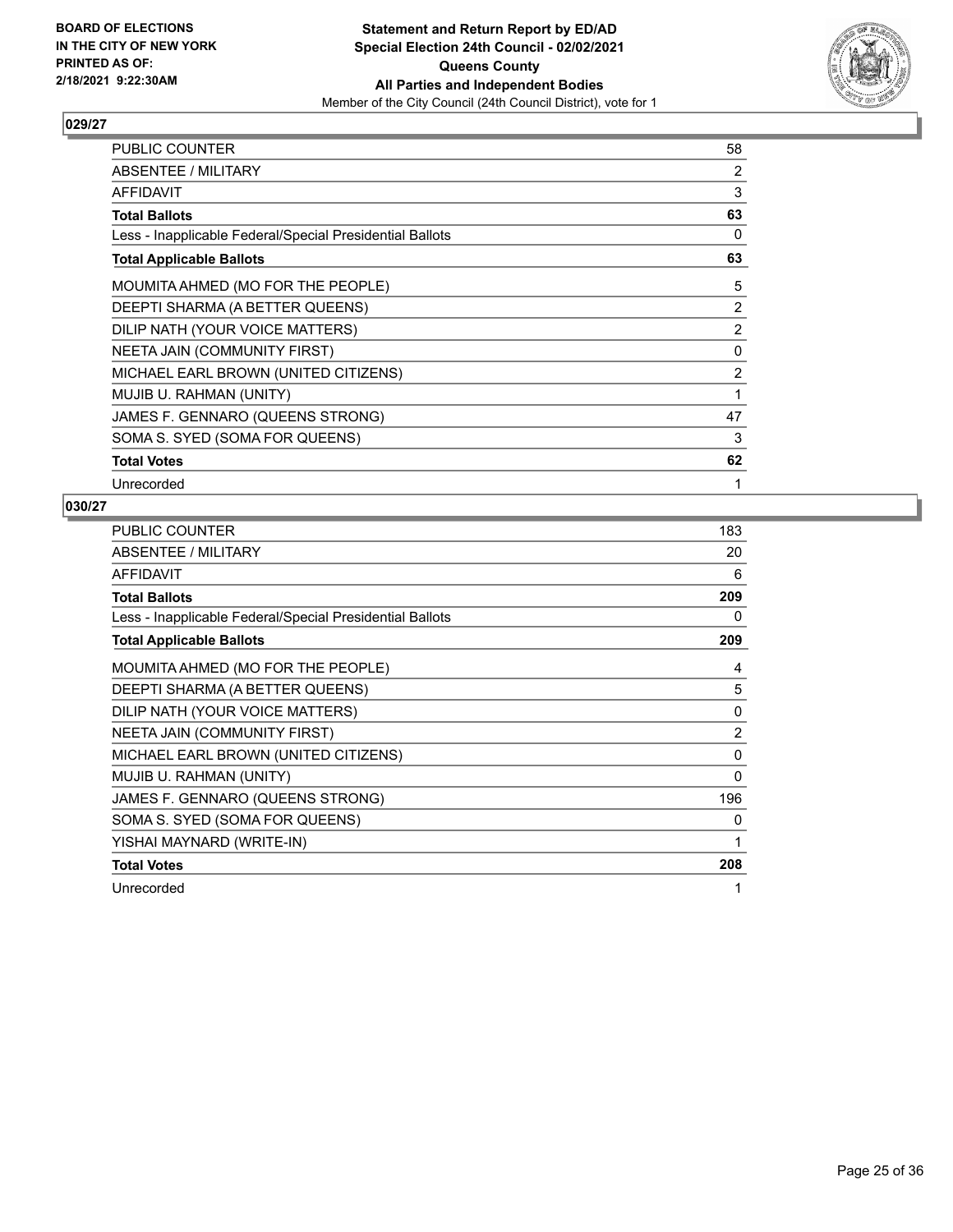

| <b>PUBLIC COUNTER</b>                                    | 73       |
|----------------------------------------------------------|----------|
| ABSENTEE / MILITARY                                      | 12       |
| <b>AFFIDAVIT</b>                                         | $\Omega$ |
| <b>Total Ballots</b>                                     | 85       |
| Less - Inapplicable Federal/Special Presidential Ballots | 0        |
| <b>Total Applicable Ballots</b>                          | 85       |
| MOUMITA AHMED (MO FOR THE PEOPLE)                        | 4        |
| DEEPTI SHARMA (A BETTER QUEENS)                          | 5        |
| DILIP NATH (YOUR VOICE MATTERS)                          | 4        |
| NEETA JAIN (COMMUNITY FIRST)                             | 3        |
| MICHAEL EARL BROWN (UNITED CITIZENS)                     | 5        |
| MUJIB U. RAHMAN (UNITY)                                  | 1        |
| JAMES F. GENNARO (QUEENS STRONG)                         | 61       |
| SOMA S. SYED (SOMA FOR QUEENS)                           | 2        |
| <b>Total Votes</b>                                       | 85       |

**032/27 COMBINED into: 076/25**

#### **033/27 COMBINED into: 076/25**

#### **034/27 COMBINED into: 031/27**

| PUBLIC COUNTER                                           | 54       |
|----------------------------------------------------------|----------|
| <b>ABSENTEE / MILITARY</b>                               | 8        |
| <b>AFFIDAVIT</b>                                         | 1        |
| <b>Total Ballots</b>                                     | 63       |
| Less - Inapplicable Federal/Special Presidential Ballots | $\Omega$ |
| <b>Total Applicable Ballots</b>                          | 63       |
| MOUMITA AHMED (MO FOR THE PEOPLE)                        | 10       |
| DEEPTI SHARMA (A BETTER QUEENS)                          | 3        |
| DILIP NATH (YOUR VOICE MATTERS)                          | 3        |
| NEETA JAIN (COMMUNITY FIRST)                             | 1        |
| MICHAEL EARL BROWN (UNITED CITIZENS)                     | 3        |
| MUJIB U. RAHMAN (UNITY)                                  | $\Omega$ |
| JAMES F. GENNARO (QUEENS STRONG)                         | 34       |
| SOMA S. SYED (SOMA FOR QUEENS)                           | 6        |
| <b>Total Votes</b>                                       | 60       |
| Unrecorded                                               | 3        |
| 036/27 COMBINED into: 044/27                             |          |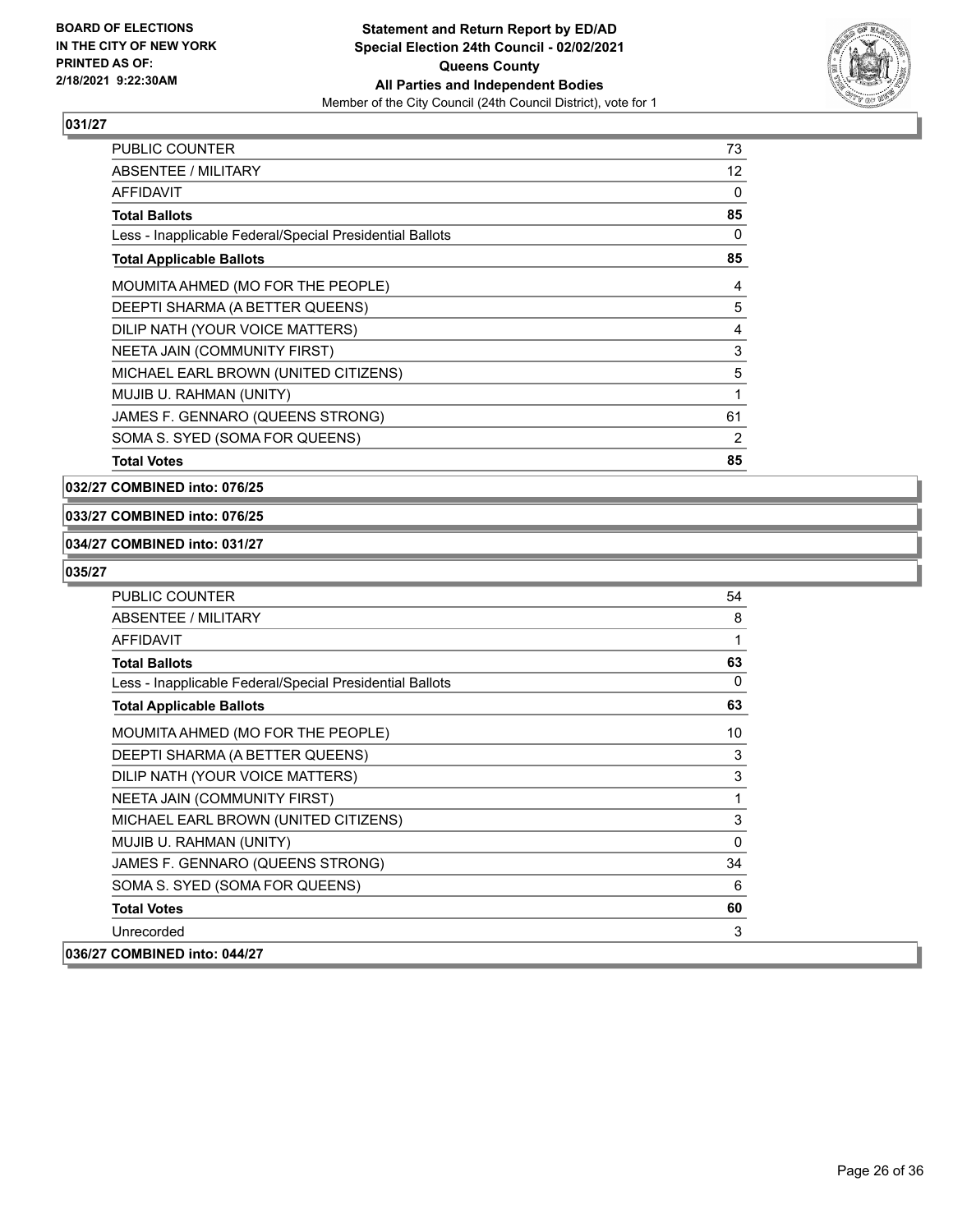

| PUBLIC COUNTER                                           | 59 |
|----------------------------------------------------------|----|
| ABSENTEE / MILITARY                                      | 11 |
| <b>AFFIDAVIT</b>                                         |    |
| <b>Total Ballots</b>                                     | 71 |
| Less - Inapplicable Federal/Special Presidential Ballots | 0  |
| <b>Total Applicable Ballots</b>                          | 71 |
| MOUMITA AHMED (MO FOR THE PEOPLE)                        | 4  |
| DEEPTI SHARMA (A BETTER QUEENS)                          | 3  |
| DILIP NATH (YOUR VOICE MATTERS)                          | 0  |
| NEETA JAIN (COMMUNITY FIRST)                             | 5  |
| MICHAEL EARL BROWN (UNITED CITIZENS)                     | 0  |
| MUJIB U. RAHMAN (UNITY)                                  | 1  |
| JAMES F. GENNARO (QUEENS STRONG)                         | 58 |
| SOMA S. SYED (SOMA FOR QUEENS)                           | 0  |
| <b>Total Votes</b>                                       | 71 |

| PUBLIC COUNTER                                           | 81             |
|----------------------------------------------------------|----------------|
| ABSENTEE / MILITARY                                      | 26             |
| AFFIDAVIT                                                |                |
| Total Ballots                                            | 108            |
| Less - Inapplicable Federal/Special Presidential Ballots | 0              |
| <b>Total Applicable Ballots</b>                          | 108            |
| MOUMITA AHMED (MO FOR THE PEOPLE)                        | 16             |
| DEEPTI SHARMA (A BETTER QUEENS)                          | 11             |
| DILIP NATH (YOUR VOICE MATTERS)                          | 3              |
| NEETA JAIN (COMMUNITY FIRST)                             | 5              |
| MICHAEL EARL BROWN (UNITED CITIZENS)                     | 3              |
| MUJIB U. RAHMAN (UNITY)                                  | 1              |
| JAMES F. GENNARO (QUEENS STRONG)                         | 61             |
| SOMA S. SYED (SOMA FOR QUEENS)                           | 6              |
| <b>Total Votes</b>                                       | 106            |
| Unrecorded                                               | $\overline{2}$ |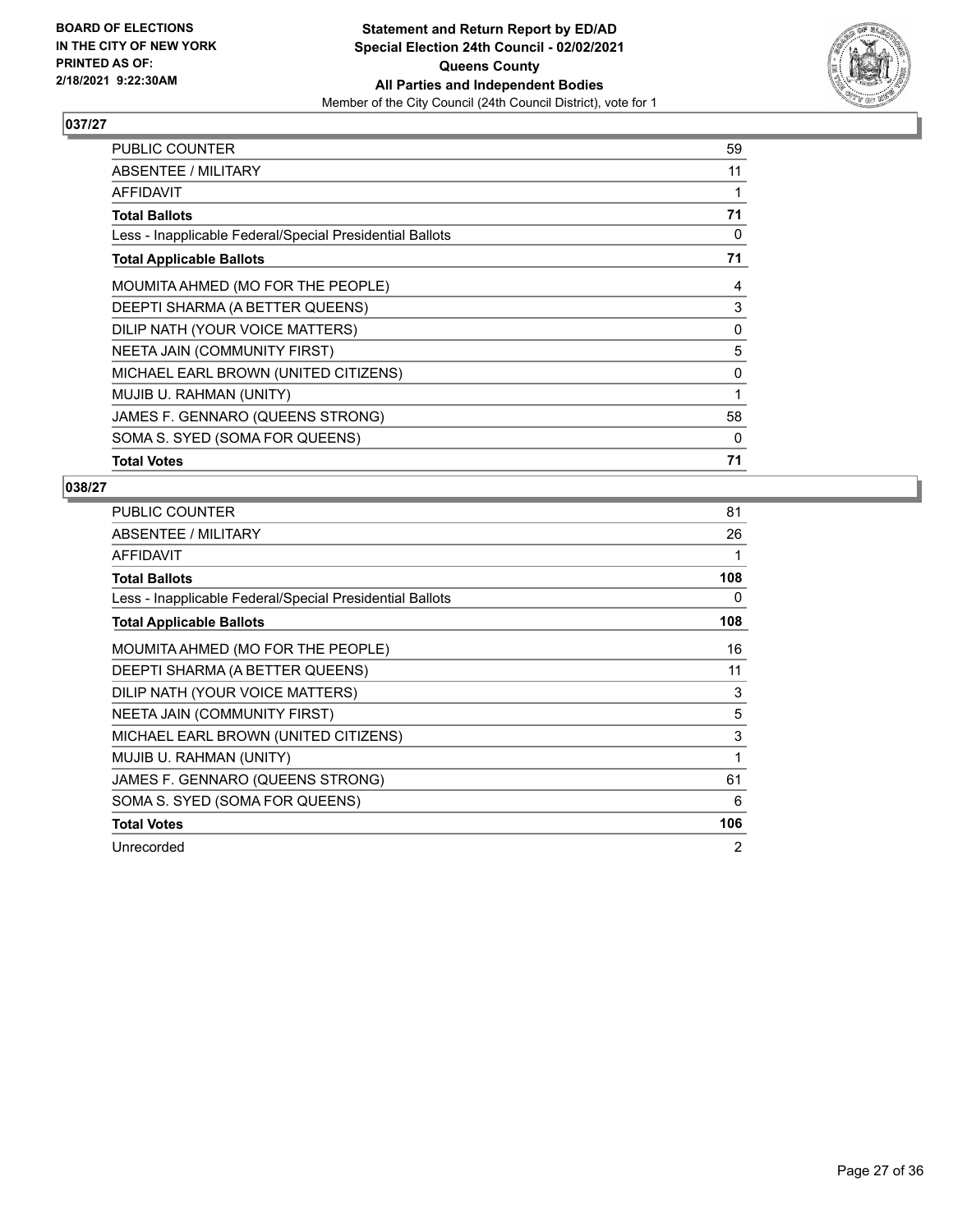

| PUBLIC COUNTER                                           | 72                |
|----------------------------------------------------------|-------------------|
| <b>ABSENTEE / MILITARY</b>                               | $\overline{7}$    |
| <b>AFFIDAVIT</b>                                         | 2                 |
| <b>Total Ballots</b>                                     | 81                |
| Less - Inapplicable Federal/Special Presidential Ballots | $\Omega$          |
| <b>Total Applicable Ballots</b>                          | 81                |
| MOUMITA AHMED (MO FOR THE PEOPLE)                        | $12 \overline{ }$ |
| DEEPTI SHARMA (A BETTER QUEENS)                          | 3                 |
| DILIP NATH (YOUR VOICE MATTERS)                          | 5                 |
| NEETA JAIN (COMMUNITY FIRST)                             | 3                 |
| MICHAEL EARL BROWN (UNITED CITIZENS)                     | 1                 |
| MUJIB U. RAHMAN (UNITY)                                  | 1                 |
| JAMES F. GENNARO (QUEENS STRONG)                         | 54                |
| SOMA S. SYED (SOMA FOR QUEENS)                           | 0                 |
| ANGELO KING (WRITE-IN)                                   | 2                 |
| <b>Total Votes</b>                                       | 81                |

| <b>PUBLIC COUNTER</b>                                    | 58       |
|----------------------------------------------------------|----------|
| ABSENTEE / MILITARY                                      | 7        |
| <b>AFFIDAVIT</b>                                         | 2        |
| <b>Total Ballots</b>                                     | 67       |
| Less - Inapplicable Federal/Special Presidential Ballots | $\Omega$ |
| <b>Total Applicable Ballots</b>                          | 67       |
| MOUMITA AHMED (MO FOR THE PEOPLE)                        | 13       |
| DEEPTI SHARMA (A BETTER QUEENS)                          | 14       |
| DILIP NATH (YOUR VOICE MATTERS)                          | 4        |
| NEETA JAIN (COMMUNITY FIRST)                             | 1        |
| MICHAEL EARL BROWN (UNITED CITIZENS)                     | 5        |
| MUJIB U. RAHMAN (UNITY)                                  | $\Omega$ |
| JAMES F. GENNARO (QUEENS STRONG)                         | 26       |
| SOMA S. SYED (SOMA FOR QUEENS)                           | 2        |
| <b>Total Votes</b>                                       | 65       |
| Unrecorded                                               | 2        |
| 041/27 COMBINED into: 062/25                             |          |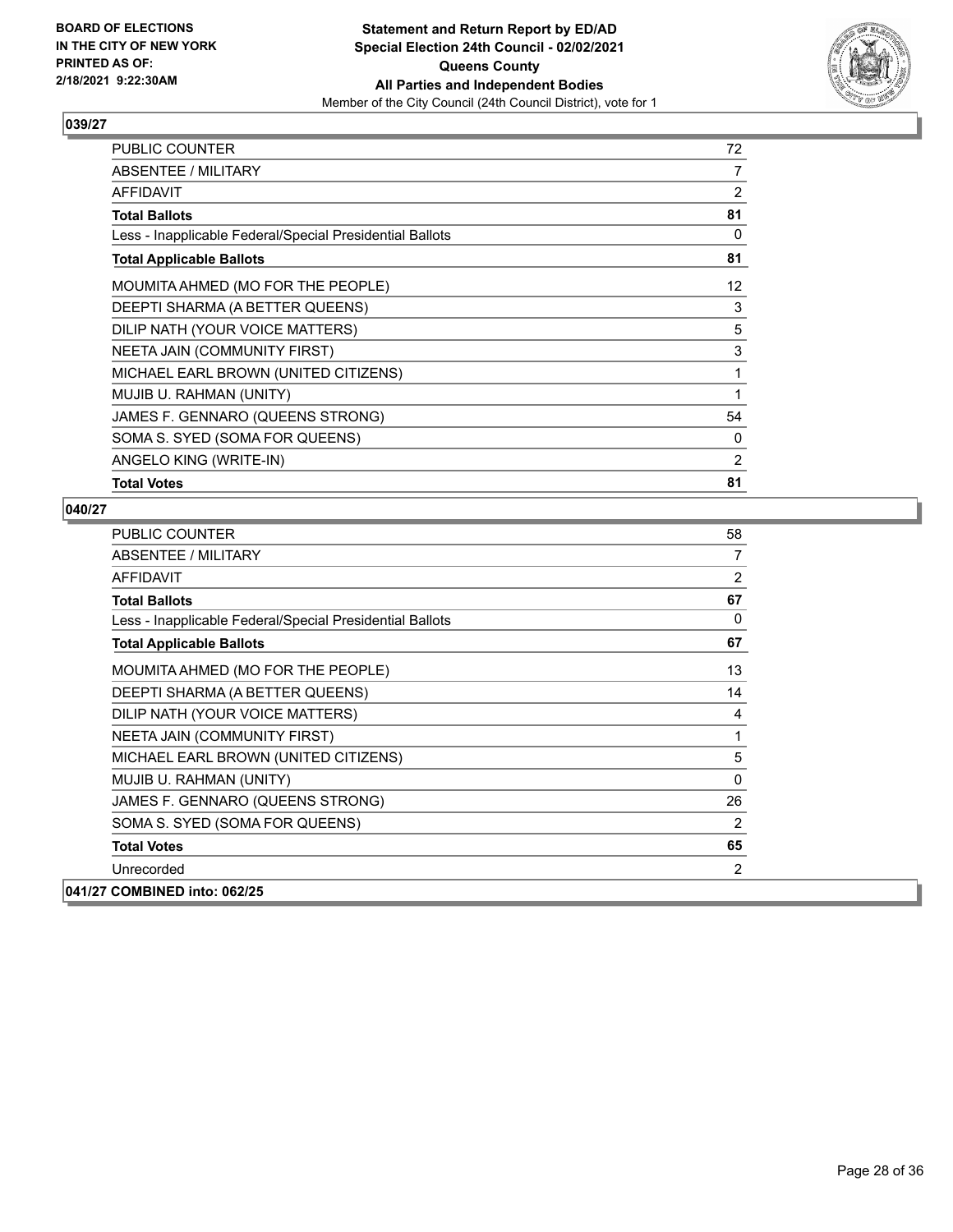

| PUBLIC COUNTER                                           | 68 |
|----------------------------------------------------------|----|
| ABSENTEE / MILITARY                                      | 5  |
| AFFIDAVIT                                                | 2  |
| <b>Total Ballots</b>                                     | 75 |
| Less - Inapplicable Federal/Special Presidential Ballots | 0  |
| <b>Total Applicable Ballots</b>                          | 75 |
| MOUMITA AHMED (MO FOR THE PEOPLE)                        | 3  |
| DEEPTI SHARMA (A BETTER QUEENS)                          | 10 |
| DILIP NATH (YOUR VOICE MATTERS)                          | 4  |
| NEETA JAIN (COMMUNITY FIRST)                             | 9  |
| MICHAEL EARL BROWN (UNITED CITIZENS)                     | 0  |
| MUJIB U. RAHMAN (UNITY)                                  | 1  |
| JAMES F. GENNARO (QUEENS STRONG)                         | 47 |
| SOMA S. SYED (SOMA FOR QUEENS)                           | 1  |
| <b>Total Votes</b>                                       | 75 |

**043/27 COMBINED into: 027/27**

| <b>PUBLIC COUNTER</b>                                    | 85             |
|----------------------------------------------------------|----------------|
| ABSENTEE / MILITARY                                      | 30             |
| AFFIDAVIT                                                | 4              |
| <b>Total Ballots</b>                                     | 119            |
| Less - Inapplicable Federal/Special Presidential Ballots | 0              |
| <b>Total Applicable Ballots</b>                          | 119            |
| MOUMITA AHMED (MO FOR THE PEOPLE)                        | 8              |
| DEEPTI SHARMA (A BETTER QUEENS)                          | 15             |
| DILIP NATH (YOUR VOICE MATTERS)                          | 6              |
| NEETA JAIN (COMMUNITY FIRST)                             | 5              |
| MICHAEL EARL BROWN (UNITED CITIZENS)                     | $\overline{2}$ |
| MUJIB U. RAHMAN (UNITY)                                  | 2              |
| JAMES F. GENNARO (QUEENS STRONG)                         | 76             |
| SOMA S. SYED (SOMA FOR QUEENS)                           | 4              |
| <b>Total Votes</b>                                       | 118            |
| Unrecorded                                               | 1              |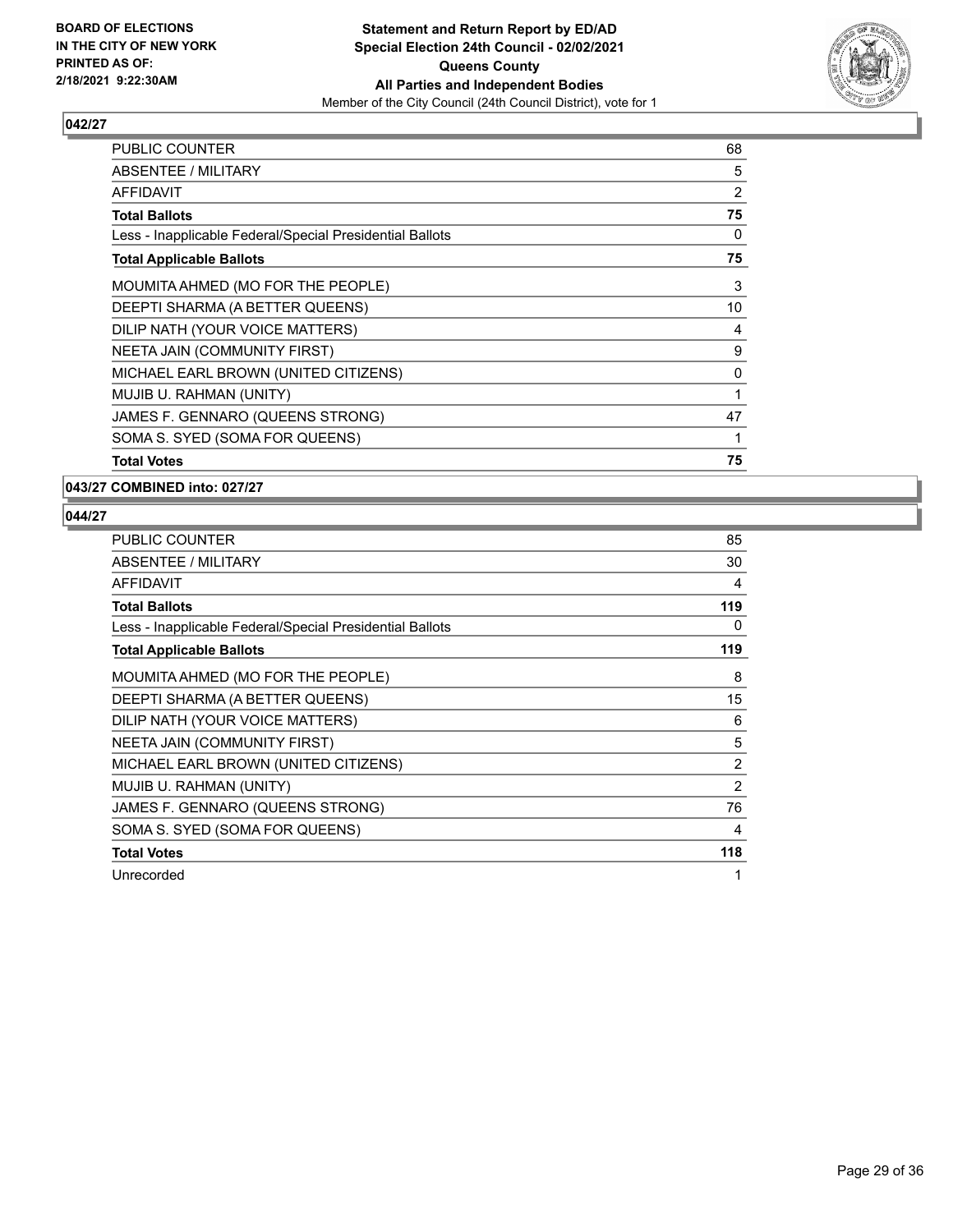

| PUBLIC COUNTER                                           | 48             |
|----------------------------------------------------------|----------------|
| ABSENTEE / MILITARY                                      | 13             |
| AFFIDAVIT                                                | 0              |
| <b>Total Ballots</b>                                     | 61             |
| Less - Inapplicable Federal/Special Presidential Ballots | 0              |
| <b>Total Applicable Ballots</b>                          | 61             |
| MOUMITA AHMED (MO FOR THE PEOPLE)                        | 13             |
| DEEPTI SHARMA (A BETTER QUEENS)                          | 5              |
| DILIP NATH (YOUR VOICE MATTERS)                          | $\overline{4}$ |
| NEETA JAIN (COMMUNITY FIRST)                             | $\overline{2}$ |
| MICHAEL EARL BROWN (UNITED CITIZENS)                     | 0              |
| MUJIB U. RAHMAN (UNITY)                                  | $\Omega$       |
| JAMES F. GENNARO (QUEENS STRONG)                         | 35             |
| SOMA S. SYED (SOMA FOR QUEENS)                           | 2              |
| <b>Total Votes</b>                                       | 61             |

#### **079/27**

| PUBLIC COUNTER                                           | 19 |
|----------------------------------------------------------|----|
| <b>ABSENTEE / MILITARY</b>                               | 2  |
| AFFIDAVIT                                                | 1  |
| <b>Total Ballots</b>                                     | 22 |
| Less - Inapplicable Federal/Special Presidential Ballots | 0  |
| <b>Total Applicable Ballots</b>                          | 22 |
| MOUMITA AHMED (MO FOR THE PEOPLE)                        | 4  |
| DEEPTI SHARMA (A BETTER QUEENS)                          | 7  |
| DILIP NATH (YOUR VOICE MATTERS)                          | 3  |
| NEETA JAIN (COMMUNITY FIRST)                             | 0  |
| MICHAEL EARL BROWN (UNITED CITIZENS)                     | 1  |
| MUJIB U. RAHMAN (UNITY)                                  | 0  |
| JAMES F. GENNARO (QUEENS STRONG)                         | 7  |
| SOMA S. SYED (SOMA FOR QUEENS)                           | 0  |
| <b>Total Votes</b>                                       | 22 |

**080/27 COMBINED into: 024/27**

**084/27 COMBINED into: 038/27**

**085/27 COMBINED into: 040/27**

**089/27 COMBINED into: 027/27**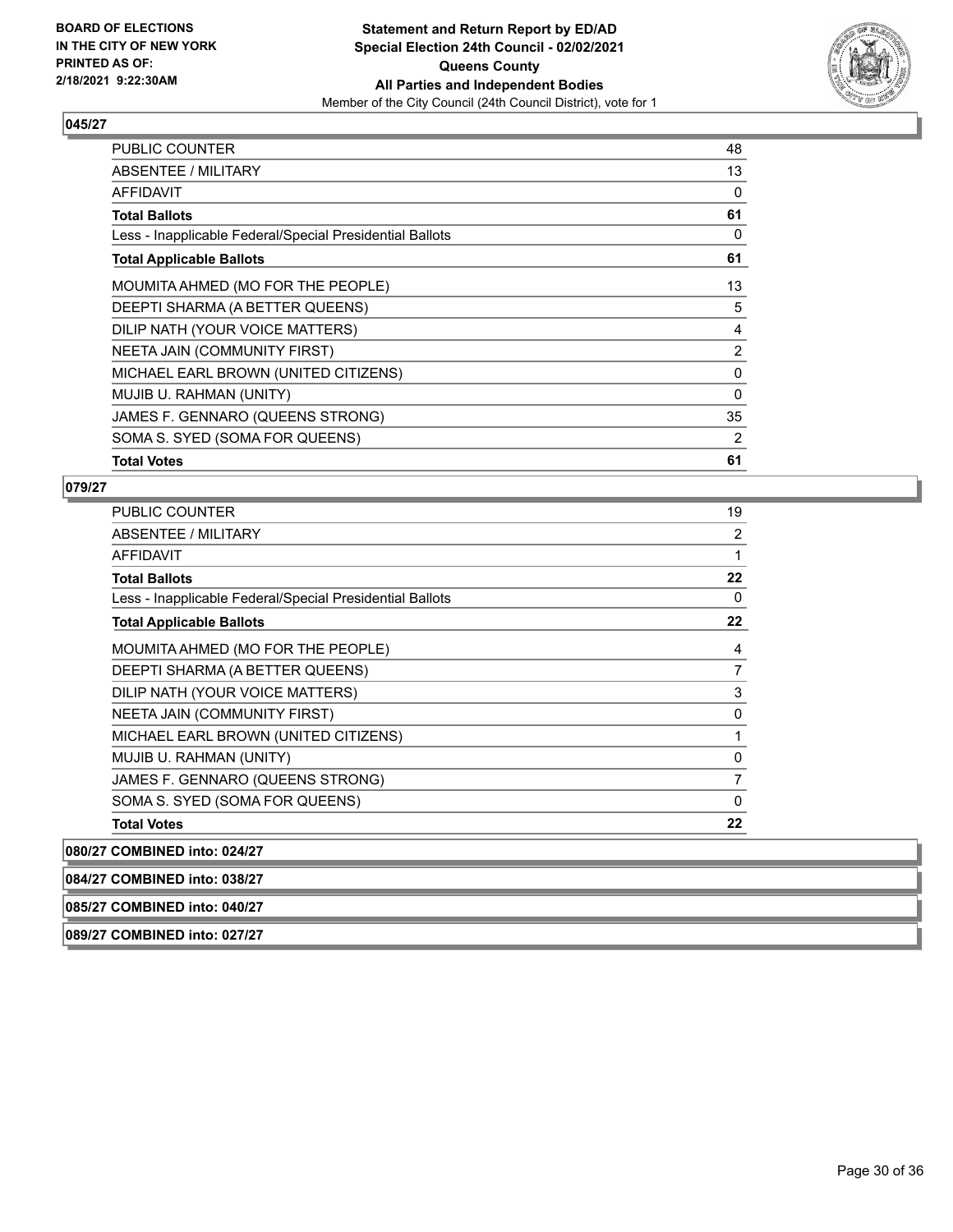

## **001/29 COMBINED into: 002/29**

## **002/29**

| <b>PUBLIC COUNTER</b>                                    | 179 |
|----------------------------------------------------------|-----|
| ABSENTEE / MILITARY                                      | 15  |
| <b>AFFIDAVIT</b>                                         | 0   |
| <b>Total Ballots</b>                                     | 194 |
| Less - Inapplicable Federal/Special Presidential Ballots | 0   |
| <b>Total Applicable Ballots</b>                          | 194 |
| MOUMITA AHMED (MO FOR THE PEOPLE)                        | 59  |
| DEEPTI SHARMA (A BETTER QUEENS)                          | 5   |
| DILIP NATH (YOUR VOICE MATTERS)                          | 22  |
| NEETA JAIN (COMMUNITY FIRST)                             | 5   |
| MICHAEL EARL BROWN (UNITED CITIZENS)                     | 8   |
| MUJIB U. RAHMAN (UNITY)                                  | 22  |
| JAMES F. GENNARO (QUEENS STRONG)                         | 13  |
| SOMA S. SYED (SOMA FOR QUEENS)                           | 57  |
| <b>Total Votes</b>                                       | 191 |
| Unrecorded                                               | 3   |

## **006/29**

| PUBLIC COUNTER                                           | 84  |
|----------------------------------------------------------|-----|
| <b>ABSENTEE / MILITARY</b>                               | 16  |
| <b>AFFIDAVIT</b>                                         | 0   |
| <b>Total Ballots</b>                                     | 100 |
| Less - Inapplicable Federal/Special Presidential Ballots | 0   |
| <b>Total Applicable Ballots</b>                          | 100 |
| MOUMITA AHMED (MO FOR THE PEOPLE)                        | 31  |
| DEEPTI SHARMA (A BETTER QUEENS)                          | 3   |
| DILIP NATH (YOUR VOICE MATTERS)                          | 4   |
| NEETA JAIN (COMMUNITY FIRST)                             | 5   |
| MICHAEL EARL BROWN (UNITED CITIZENS)                     | 3   |
| MUJIB U. RAHMAN (UNITY)                                  | 1   |
| JAMES F. GENNARO (QUEENS STRONG)                         | 33  |
| SOMA S. SYED (SOMA FOR QUEENS)                           | 18  |
| <b>Total Votes</b>                                       | 98  |
| Unrecorded                                               | 2   |
| 007/29 COMBINED into: 040/24                             |     |

**008/29 COMBINED into: 006/29**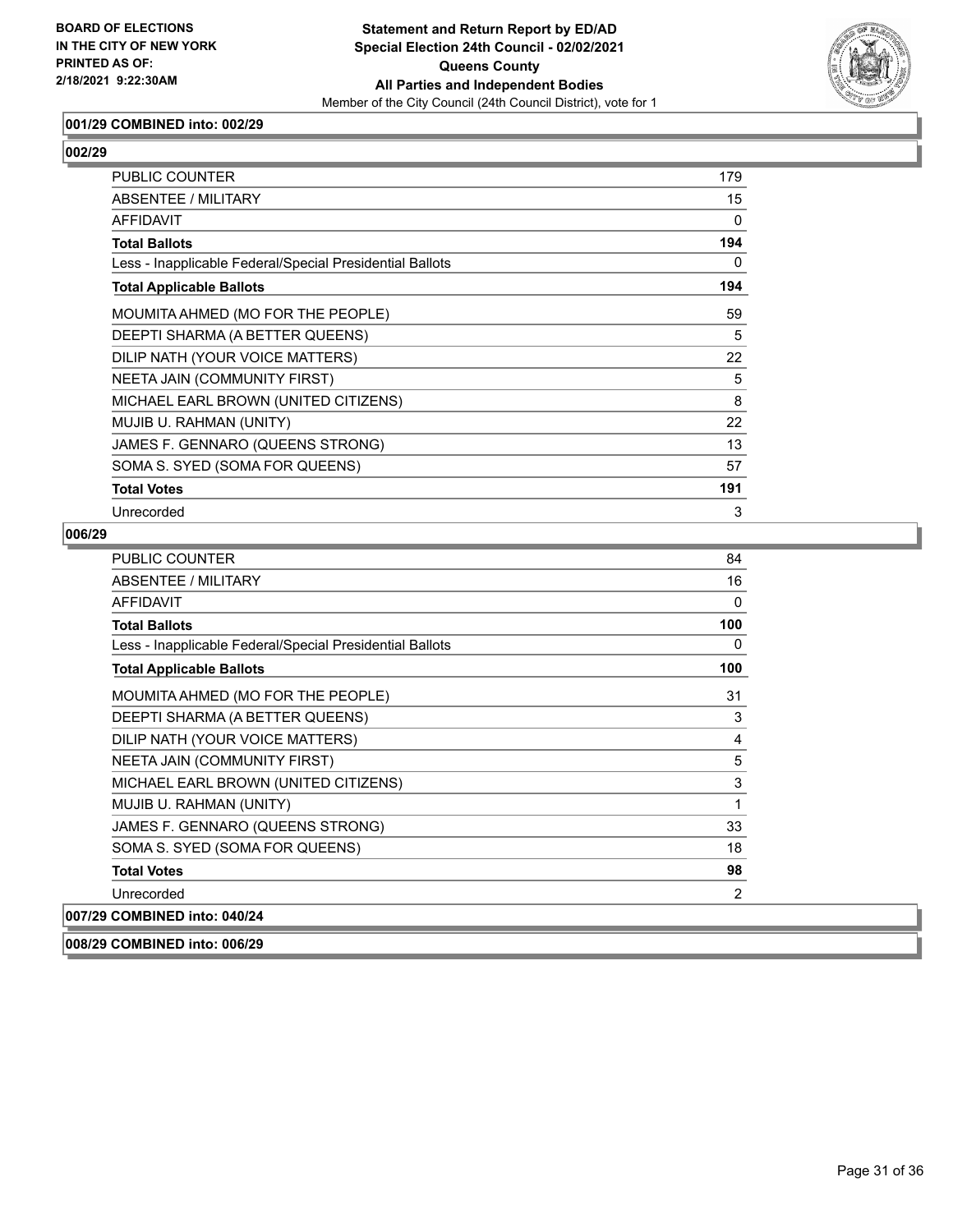

| PUBLIC COUNTER                                           | 111 |
|----------------------------------------------------------|-----|
| ABSENTEE / MILITARY                                      | 9   |
| <b>AFFIDAVIT</b>                                         | 0   |
| <b>Total Ballots</b>                                     | 120 |
| Less - Inapplicable Federal/Special Presidential Ballots | 0   |
| <b>Total Applicable Ballots</b>                          | 120 |
| MOUMITA AHMED (MO FOR THE PEOPLE)                        | 51  |
| DEEPTI SHARMA (A BETTER QUEENS)                          | 1   |
| DILIP NATH (YOUR VOICE MATTERS)                          | 18  |
| NEETA JAIN (COMMUNITY FIRST)                             | 3   |
| MICHAEL EARL BROWN (UNITED CITIZENS)                     | 3   |
| MUJIB U. RAHMAN (UNITY)                                  | 13  |
| JAMES F. GENNARO (QUEENS STRONG)                         | 7   |
| SOMA S. SYED (SOMA FOR QUEENS)                           | 23  |
| <b>Total Votes</b>                                       | 119 |
| Unrecorded                                               | 1   |

# **002/32 COMBINED into: 001/32**

| PUBLIC COUNTER                                           | 51       |
|----------------------------------------------------------|----------|
| ABSENTEE / MILITARY                                      | 10       |
| <b>AFFIDAVIT</b>                                         | 0        |
| <b>Total Ballots</b>                                     | 61       |
| Less - Inapplicable Federal/Special Presidential Ballots | $\Omega$ |
| <b>Total Applicable Ballots</b>                          | 61       |
| MOUMITA AHMED (MO FOR THE PEOPLE)                        | 23       |
| DEEPTI SHARMA (A BETTER QUEENS)                          | 2        |
| DILIP NATH (YOUR VOICE MATTERS)                          | 1        |
| NEETA JAIN (COMMUNITY FIRST)                             | 1        |
| MICHAEL EARL BROWN (UNITED CITIZENS)                     | 3        |
| MUJIB U. RAHMAN (UNITY)                                  | 5        |
| JAMES F. GENNARO (QUEENS STRONG)                         | 16       |
| SOMA S. SYED (SOMA FOR QUEENS)                           | 10       |
| <b>Total Votes</b>                                       | 61       |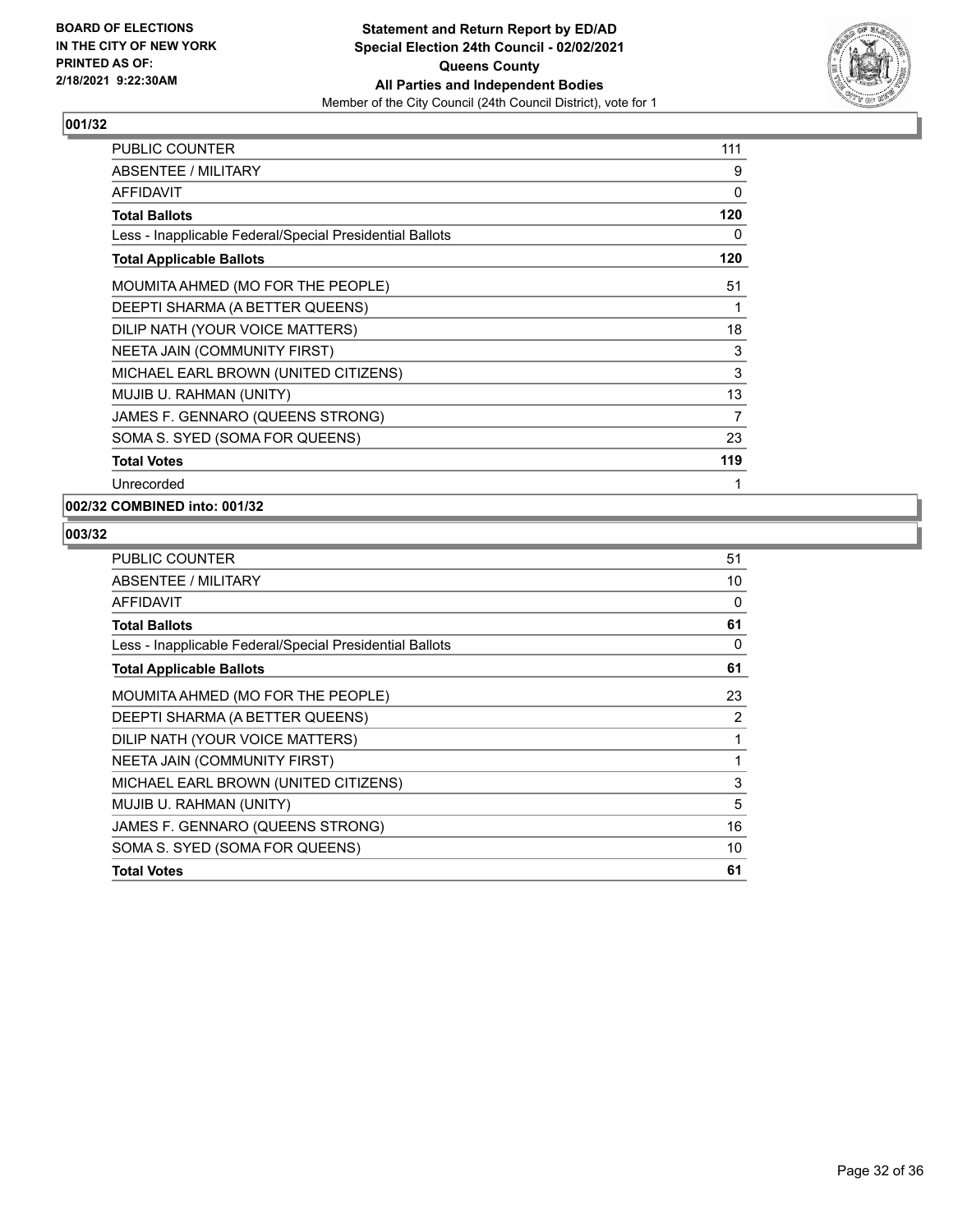

| <b>PUBLIC COUNTER</b>                                    | 103 |
|----------------------------------------------------------|-----|
| ABSENTEE / MILITARY                                      | 5   |
| <b>AFFIDAVIT</b>                                         | 0   |
| <b>Total Ballots</b>                                     | 108 |
| Less - Inapplicable Federal/Special Presidential Ballots | 0   |
| <b>Total Applicable Ballots</b>                          | 108 |
| MOUMITA AHMED (MO FOR THE PEOPLE)                        | 47  |
| DEEPTI SHARMA (A BETTER QUEENS)                          | 7   |
| DILIP NATH (YOUR VOICE MATTERS)                          | 8   |
| NEETA JAIN (COMMUNITY FIRST)                             | 4   |
| MICHAEL EARL BROWN (UNITED CITIZENS)                     | 6   |
| MUJIB U. RAHMAN (UNITY)                                  | 1   |
| JAMES F. GENNARO (QUEENS STRONG)                         | 5   |
| SOMA S. SYED (SOMA FOR QUEENS)                           | 28  |
| <b>Total Votes</b>                                       | 106 |
| Unrecorded                                               | 2   |

# **005/32 COMBINED into: 080/32**

#### **006/32**

| PUBLIC COUNTER                                           | 60 |
|----------------------------------------------------------|----|
| ABSENTEE / MILITARY                                      | 6  |
| <b>AFFIDAVIT</b>                                         | 0  |
| <b>Total Ballots</b>                                     | 66 |
| Less - Inapplicable Federal/Special Presidential Ballots | 0  |
| <b>Total Applicable Ballots</b>                          | 66 |
| MOUMITA AHMED (MO FOR THE PEOPLE)                        | 29 |
| DEEPTI SHARMA (A BETTER QUEENS)                          | 4  |
| DILIP NATH (YOUR VOICE MATTERS)                          | 6  |
| NEETA JAIN (COMMUNITY FIRST)                             | 0  |
| MICHAEL EARL BROWN (UNITED CITIZENS)                     | 3  |
| MUJIB U. RAHMAN (UNITY)                                  | 0  |
| JAMES F. GENNARO (QUEENS STRONG)                         | 4  |
| SOMA S. SYED (SOMA FOR QUEENS)                           | 20 |
| <b>Total Votes</b>                                       | 66 |

**007/32 COMBINED into: 001/32**

**008/32 COMBINED into: 001/32**

#### **009/32 COMBINED into: 006/32**

**010/32 COMBINED into: 006/32**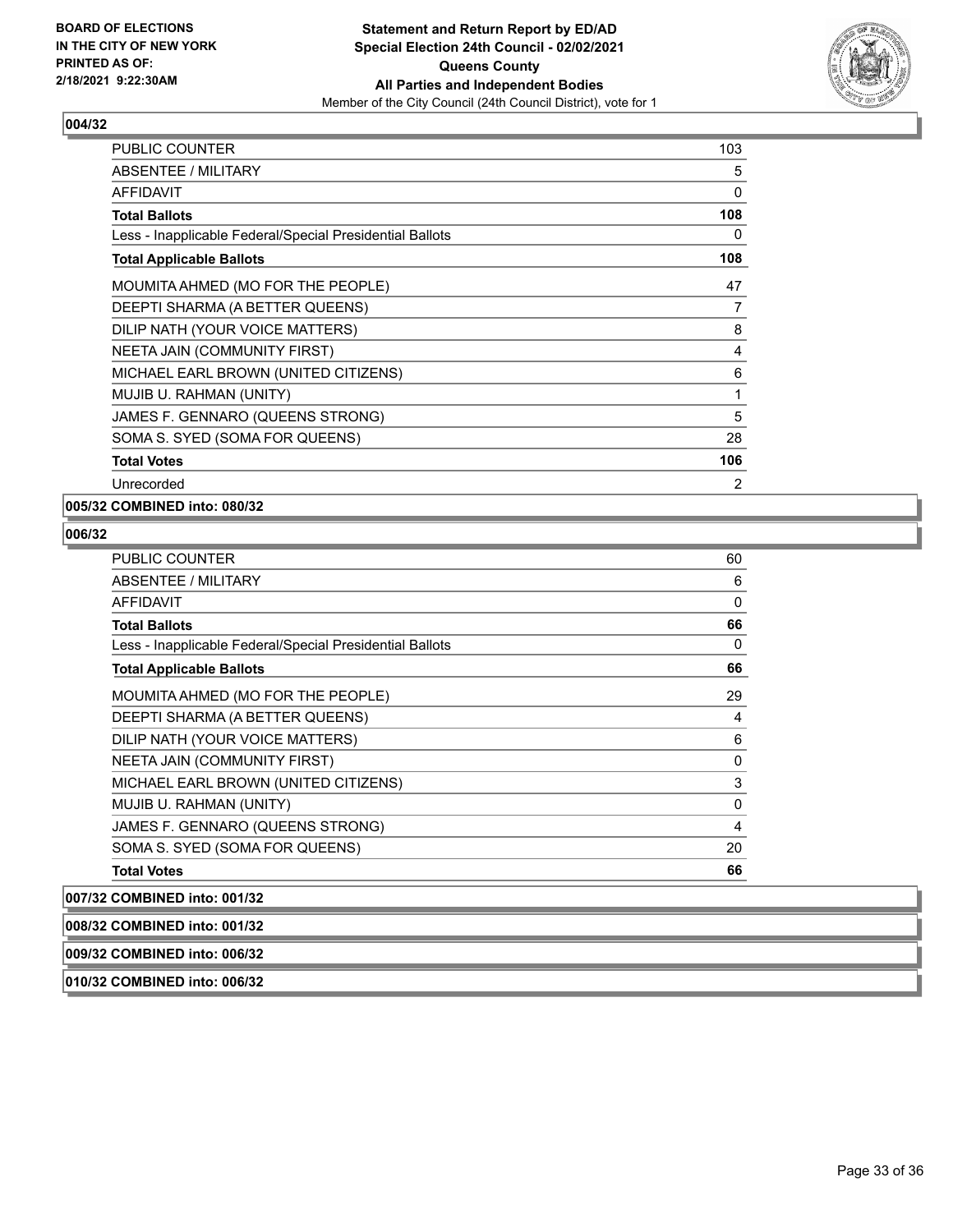

| PUBLIC COUNTER                                           | 48       |
|----------------------------------------------------------|----------|
| <b>ABSENTEE / MILITARY</b>                               | 2        |
| <b>AFFIDAVIT</b>                                         | 1        |
| <b>Total Ballots</b>                                     | 51       |
| Less - Inapplicable Federal/Special Presidential Ballots | $\Omega$ |
| <b>Total Applicable Ballots</b>                          | 51       |
| MOUMITA AHMED (MO FOR THE PEOPLE)                        | 19       |
| DEEPTI SHARMA (A BETTER QUEENS)                          | 2        |
| DILIP NATH (YOUR VOICE MATTERS)                          | 10       |
| NEETA JAIN (COMMUNITY FIRST)                             | 0        |
| MICHAEL EARL BROWN (UNITED CITIZENS)                     | 1        |
| MUJIB U. RAHMAN (UNITY)                                  | 1        |
| JAMES F. GENNARO (QUEENS STRONG)                         | 1        |
| SOMA S. SYED (SOMA FOR QUEENS)                           | 15       |
| <b>Total Votes</b>                                       | 49       |
| Unrecorded                                               | 2        |

| <b>PUBLIC COUNTER</b>                                    | 0            |
|----------------------------------------------------------|--------------|
| ABSENTEE / MILITARY                                      | 0            |
| AFFIDAVIT                                                | 0            |
| <b>Total Ballots</b>                                     | 0            |
| Less - Inapplicable Federal/Special Presidential Ballots | 0            |
| <b>Total Applicable Ballots</b>                          | 0            |
| MOUMITA AHMED (MO FOR THE PEOPLE)                        | 0            |
| DEEPTI SHARMA (A BETTER QUEENS)                          | 0            |
| DILIP NATH (YOUR VOICE MATTERS)                          | 0            |
| NEETA JAIN (COMMUNITY FIRST)                             | 0            |
| MICHAEL EARL BROWN (UNITED CITIZENS)                     | 0            |
| MUJIB U. RAHMAN (UNITY)                                  | 0            |
| JAMES F. GENNARO (QUEENS STRONG)                         | $\mathbf{0}$ |
| SOMA S. SYED (SOMA FOR QUEENS)                           | 0            |
| <b>Total Votes</b>                                       | $\mathbf{0}$ |
|                                                          |              |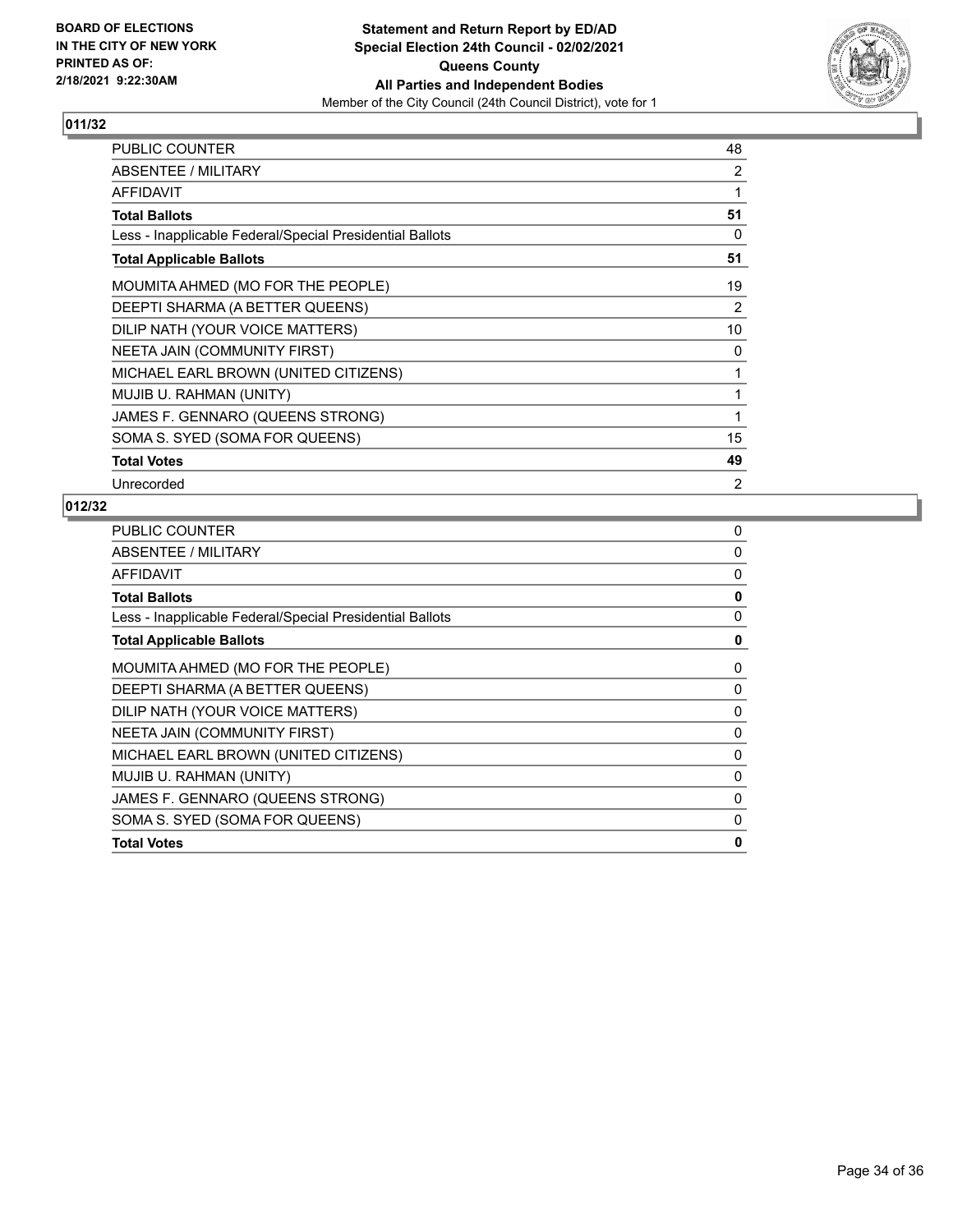

| <b>PUBLIC COUNTER</b>                                    | 97  |
|----------------------------------------------------------|-----|
| ABSENTEE / MILITARY                                      | 27  |
| <b>AFFIDAVIT</b>                                         |     |
| <b>Total Ballots</b>                                     | 125 |
| Less - Inapplicable Federal/Special Presidential Ballots | 0   |
| <b>Total Applicable Ballots</b>                          | 125 |
| MOUMITA AHMED (MO FOR THE PEOPLE)                        | 48  |
| DEEPTI SHARMA (A BETTER QUEENS)                          | 5   |
| DILIP NATH (YOUR VOICE MATTERS)                          | 17  |
| NEETA JAIN (COMMUNITY FIRST)                             | 4   |
| MICHAEL EARL BROWN (UNITED CITIZENS)                     | 5   |
| MUJIB U. RAHMAN (UNITY)                                  | 16  |
| JAMES F. GENNARO (QUEENS STRONG)                         | 4   |
| SOMA S. SYED (SOMA FOR QUEENS)                           | 24  |
| <b>Total Votes</b>                                       | 123 |
| Unrecorded                                               | 2   |